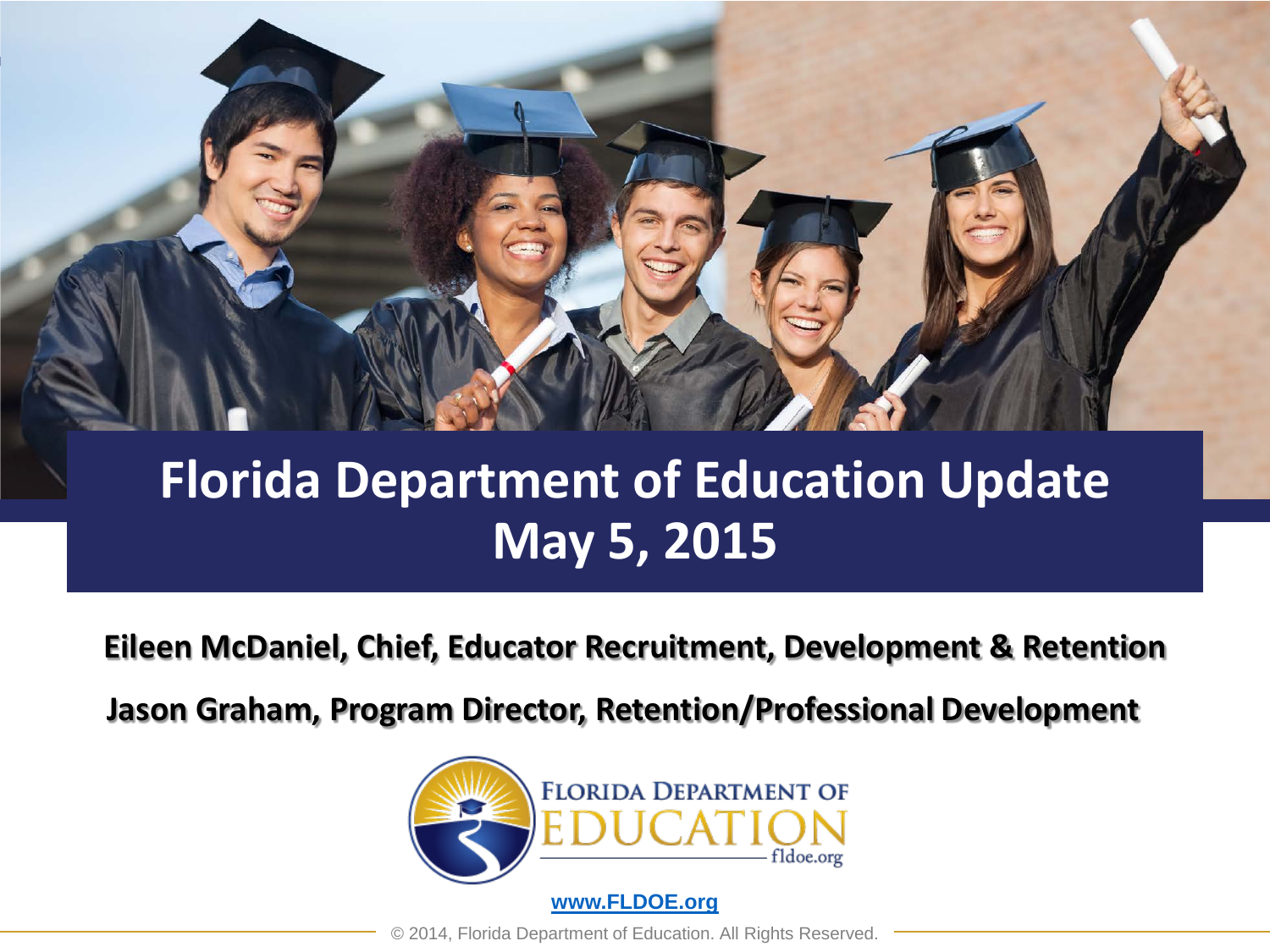

# Updates & Initiatives/Topics

# **Legislative Update** Value-added Model Clinical Education Program Redesign Commissioner's Leadership Academy Florida School Leaders Redesign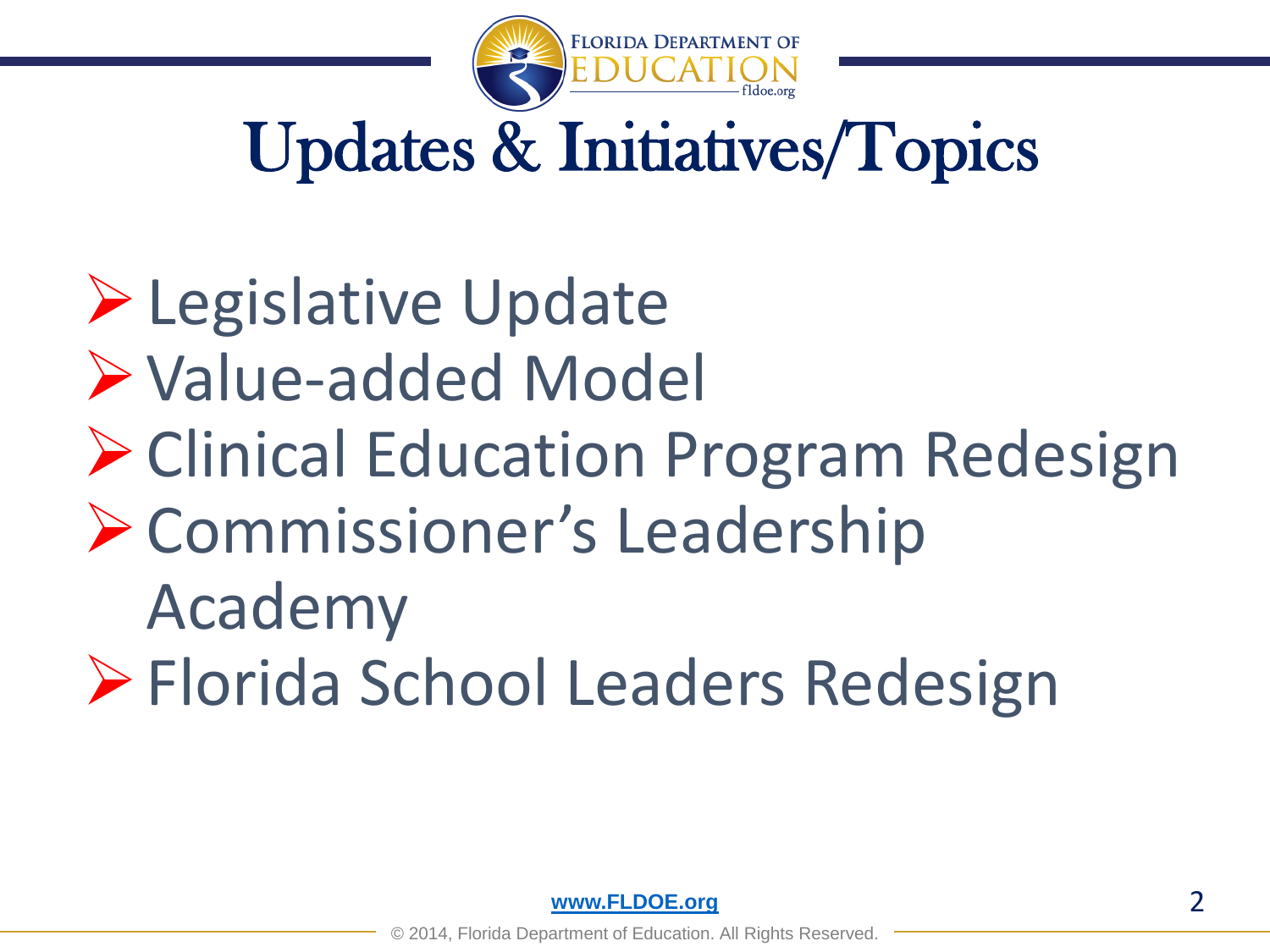

#### **2015 Legislative Update**

**[www.FLDOE.org](http://www.fldoe.org/)**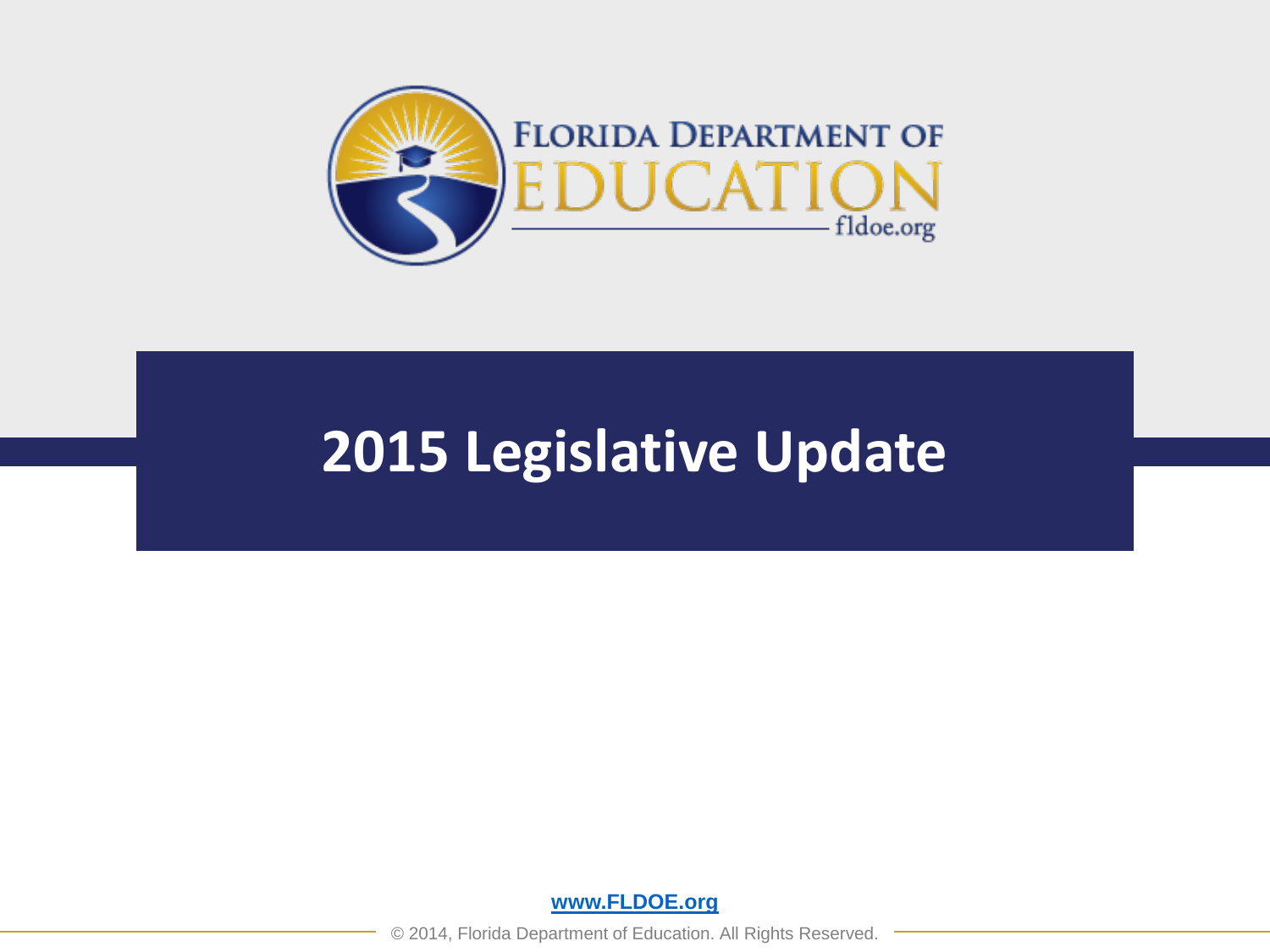

# **House Bill 7057 School Administration**

**[www.FLDOE.org](http://www.fldoe.org/)**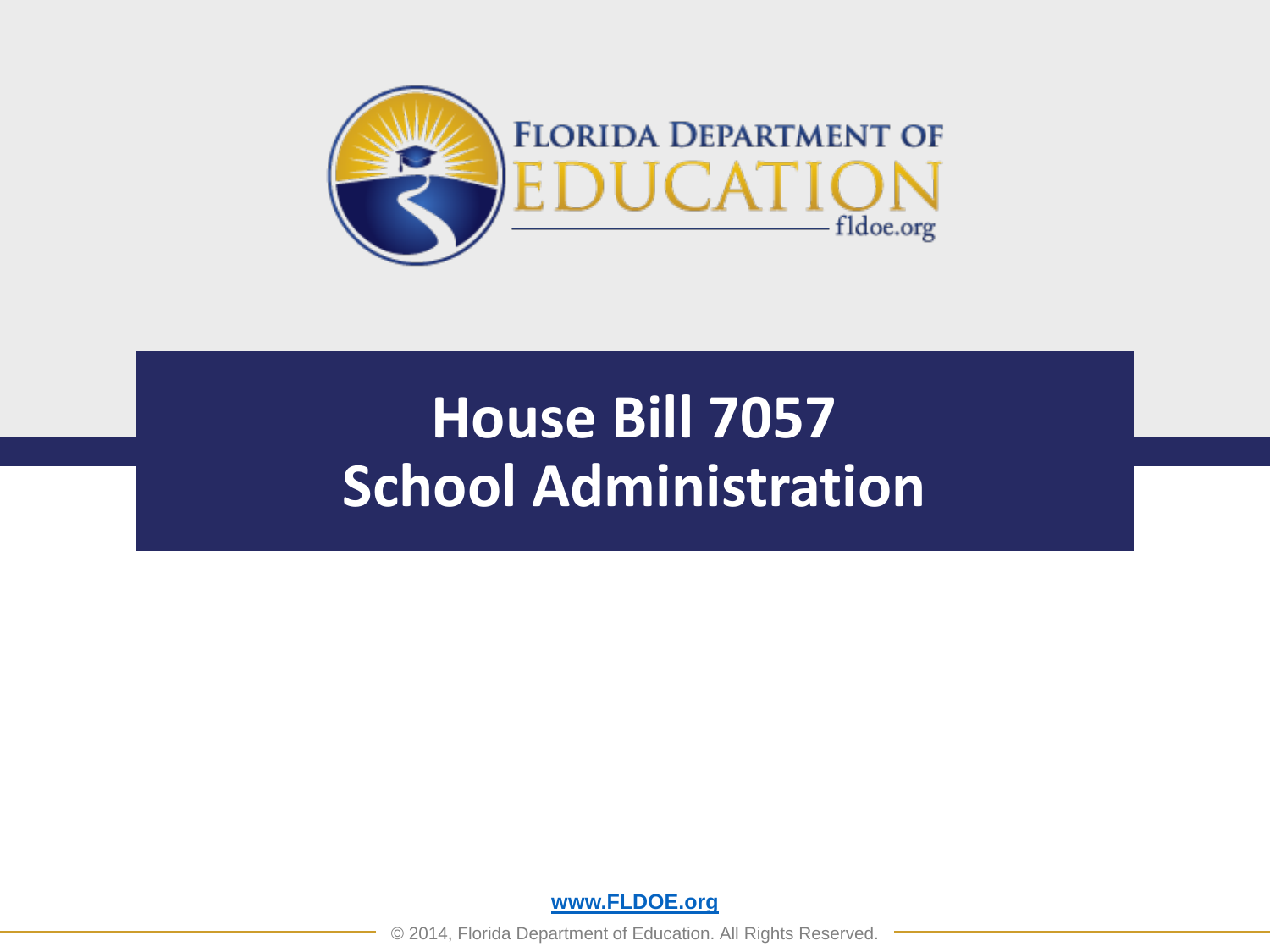

# **House Bill 7069 Education Accountability**

**[www.FLDOE.org](http://www.fldoe.org/)**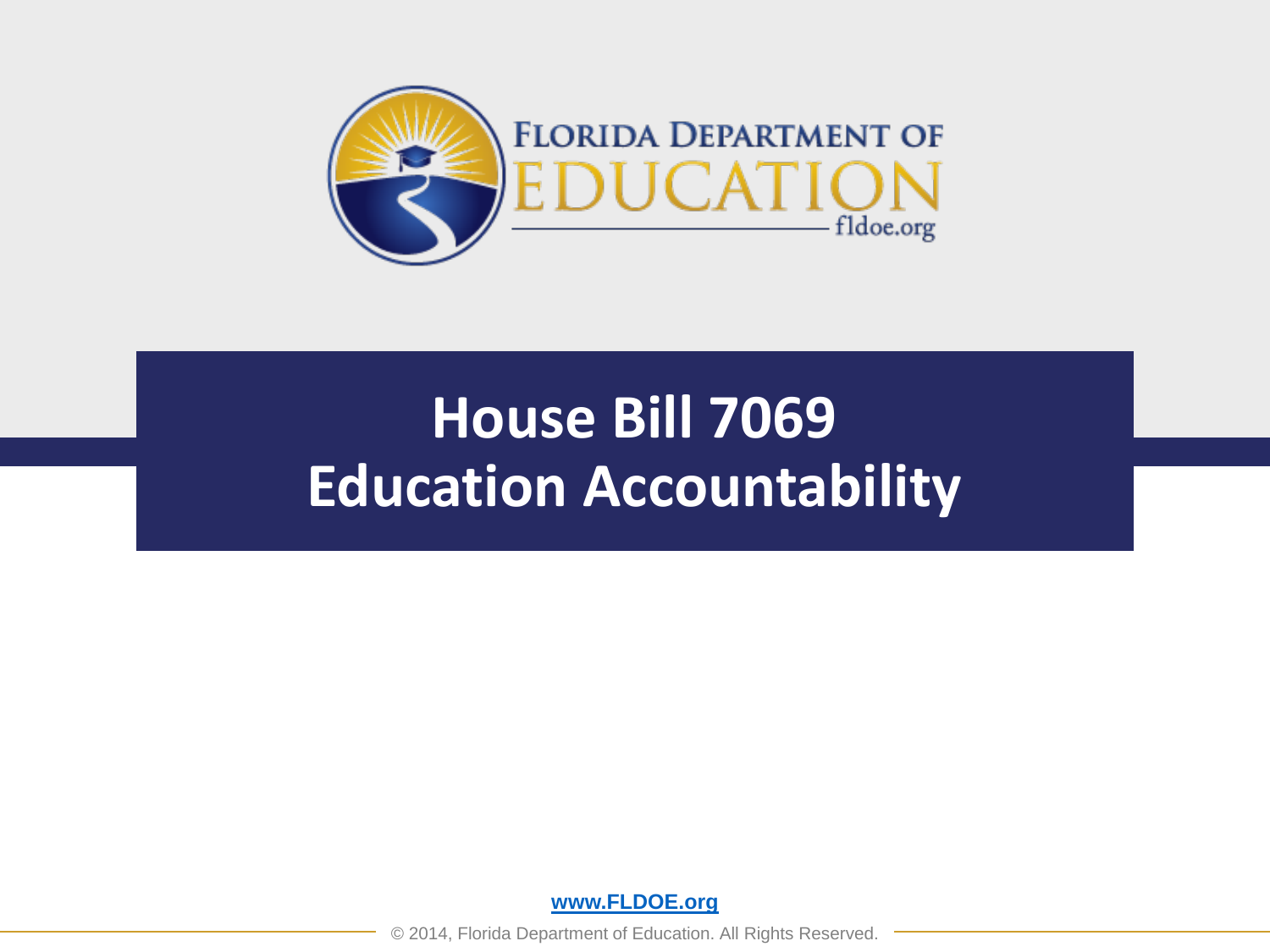

### **Section 1001.42 (House Bill 7069)**

(4)(f) "…*the opening date for schools in the district may not be earlier than August 10 each year."*

Paired with the addition of Section 1003.621 (k) which requires Academically high-performing school district to comply with this new provision.

6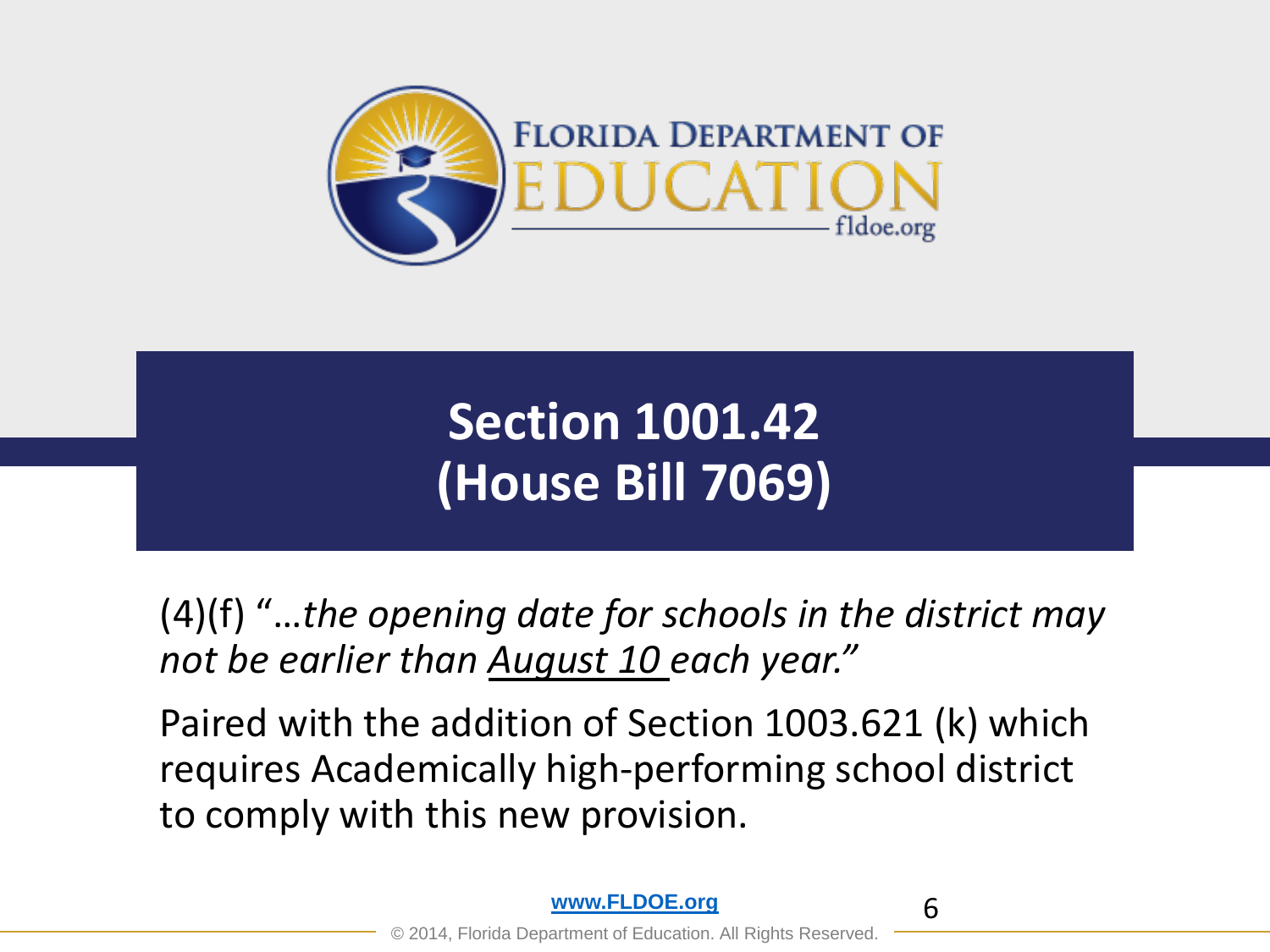

**Section 1002.20 (House Bill 7069)**

(11) Strikes the requirements that each elementary school regularly assess the reading ability of each K-3 student

Additionally, strikes naming a plan as a progress monitoring plan—plans are named in 1008.25(4)(b)

7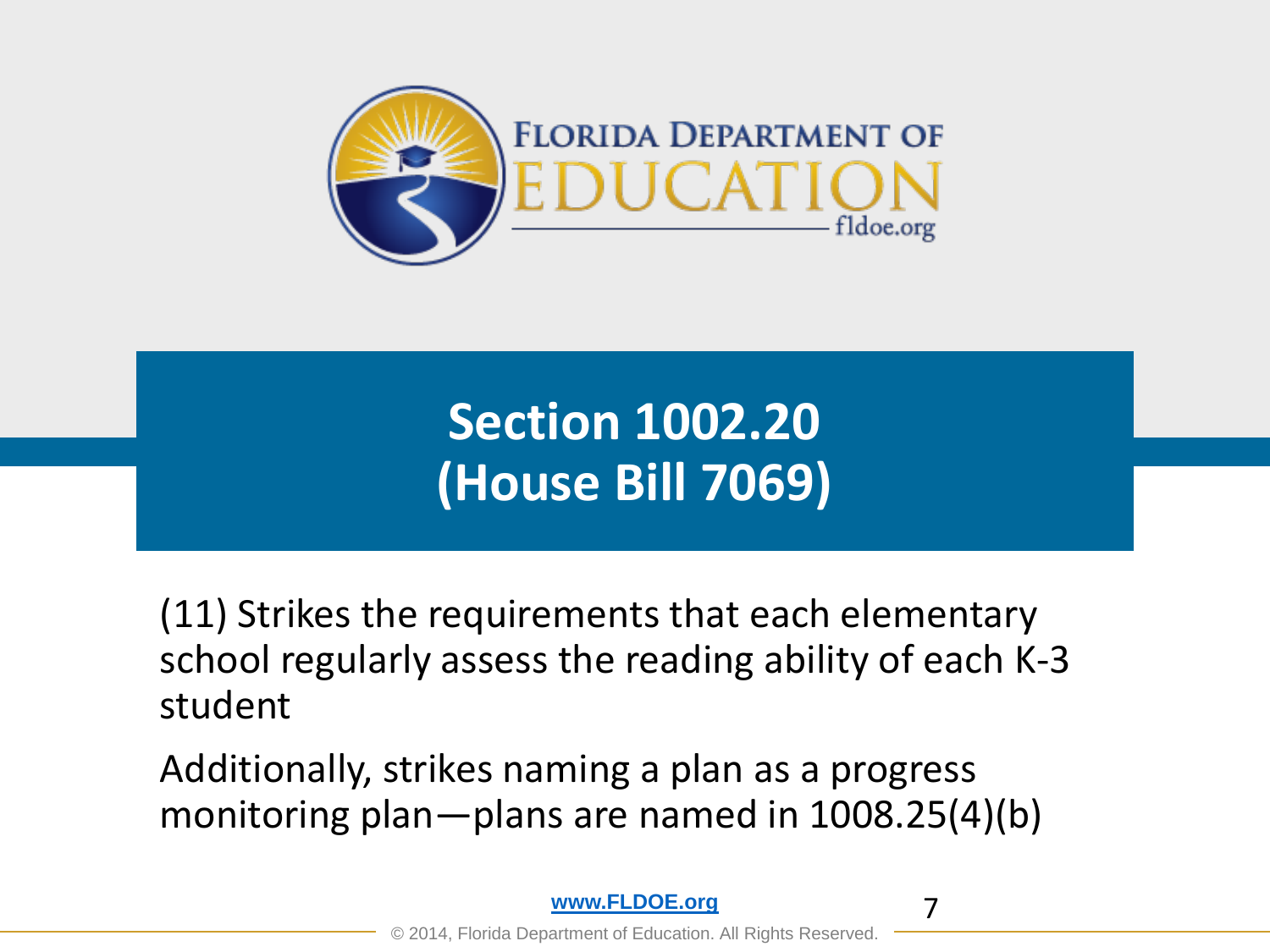

#### **Section 1012.34 (House Bill 7069)**

#### *Personnel evaluation procedures and criteria.--*



8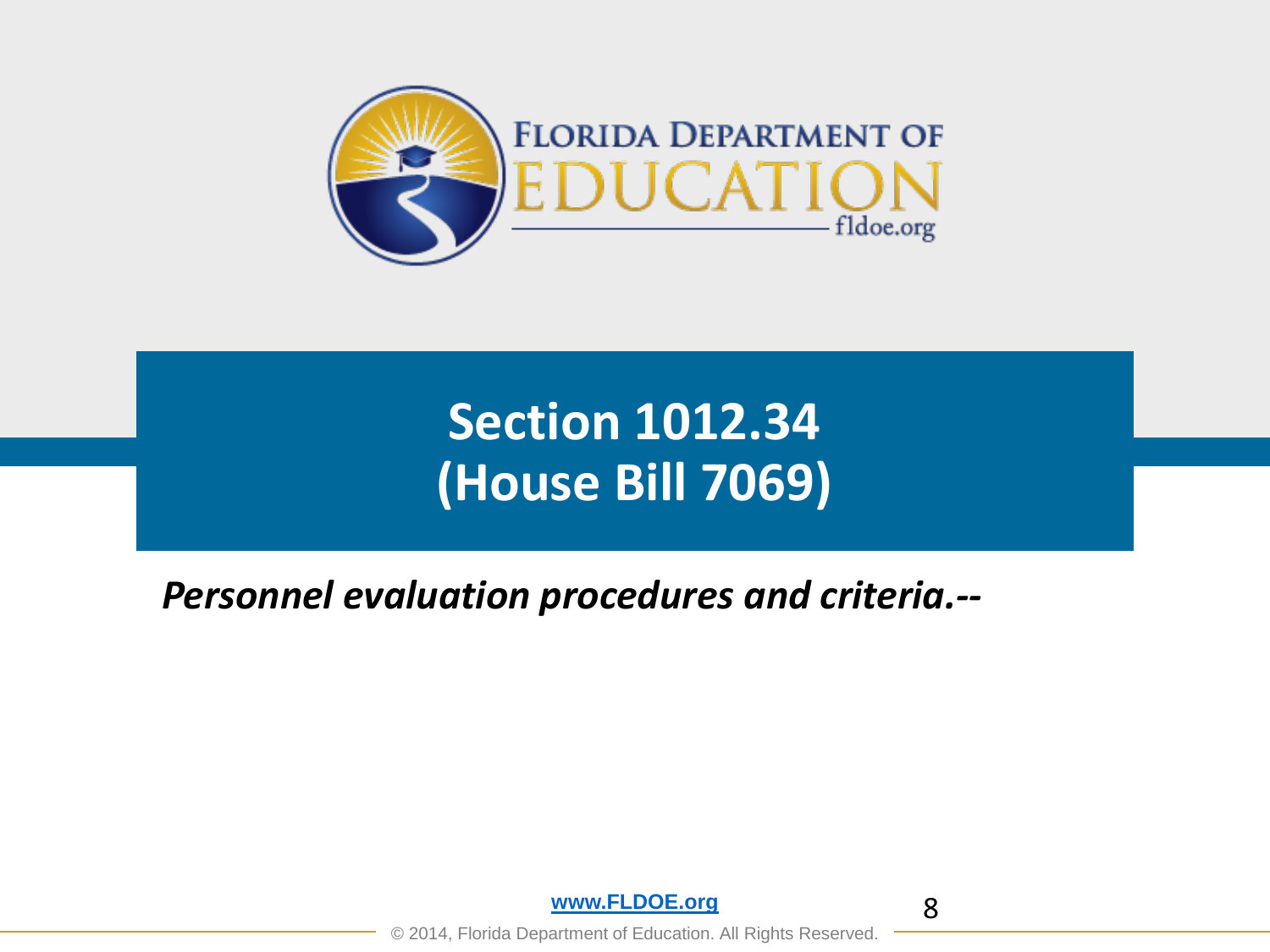

- Districts remain responsible for measuring student performance in all grades and subjects. (s. 1008.22, F.S.)
- The performance of students component in each teacher's and principal's evaluation must be based on that teacher's or principal's students. (s.1012.34, F.S.)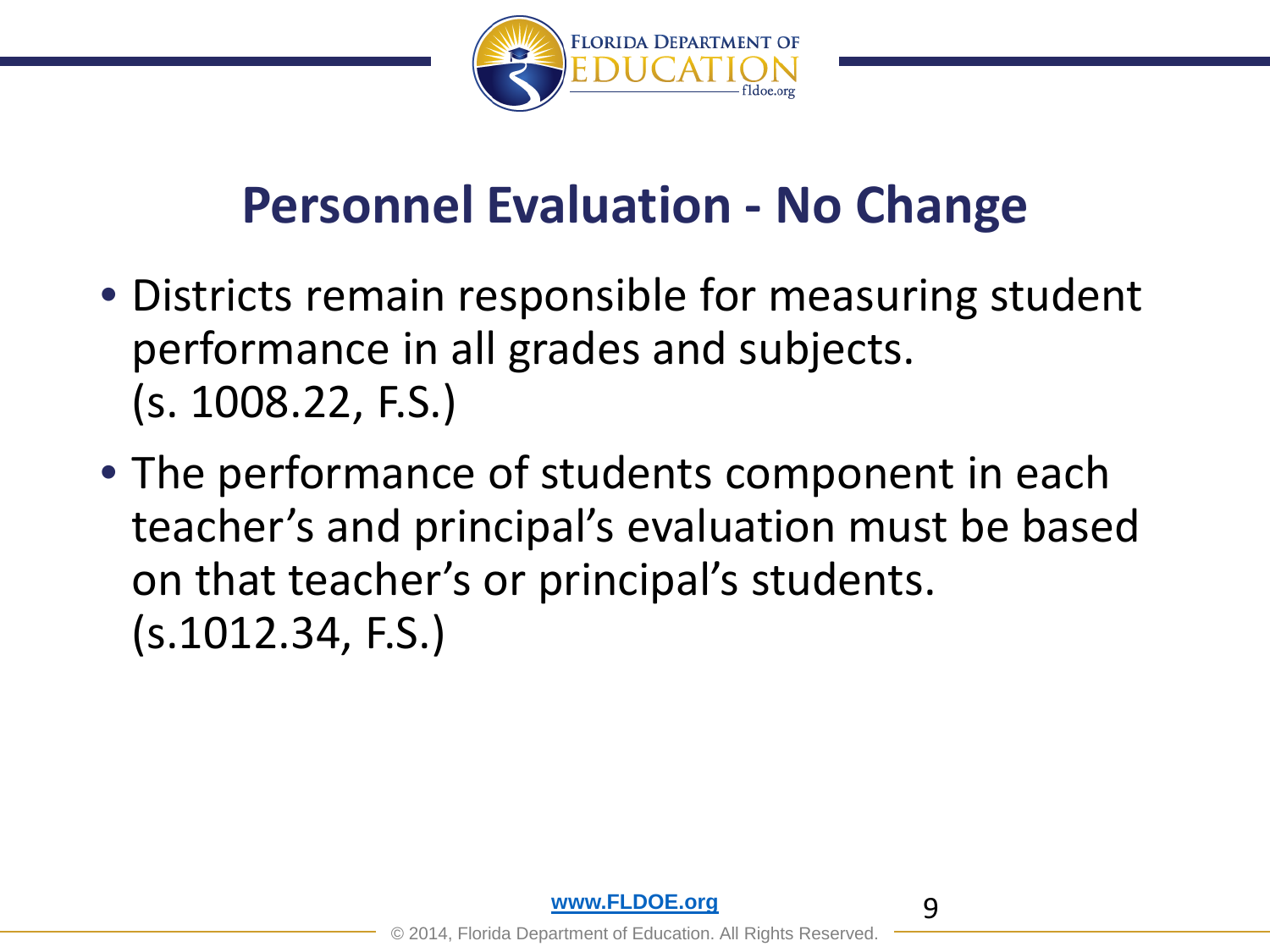

• For courses assessed by the state for which a state growth model has been selected (currently FSA and Algebra I), each district must base the performance of students component on the results of the state growth model.



10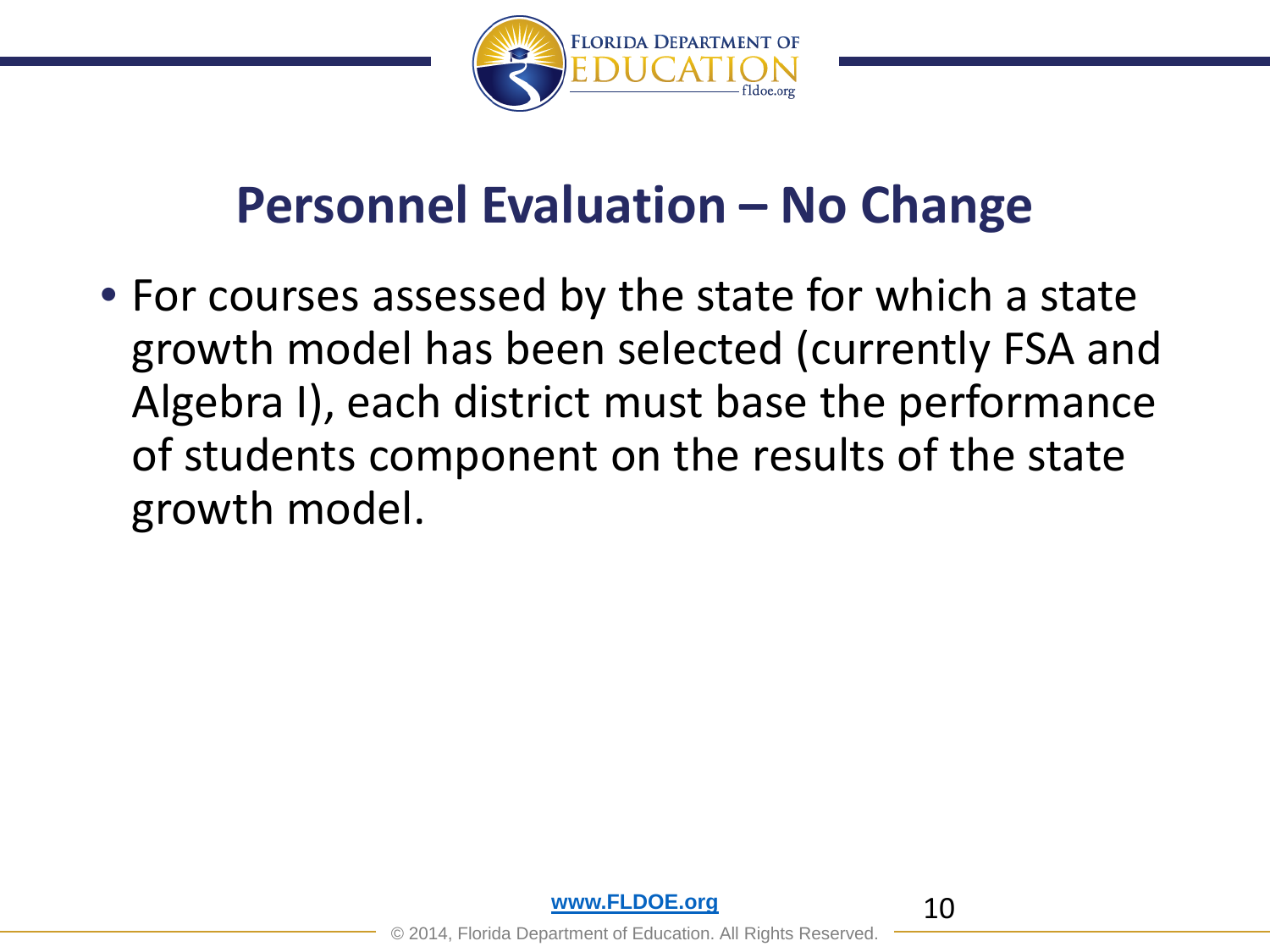

- Districts are no longer responsible for creating assessments of specific types in courses not measured by statewide standardized assessments. (s. 1008.22, F.S.)
- Instructional evaluations (s. 1012.34, F.S.) require the following components:
	- At least 1/3 based on performance of students
	- At least 1/3 based on instructional practice
	- Allows for the inclusion of other indicators of performance.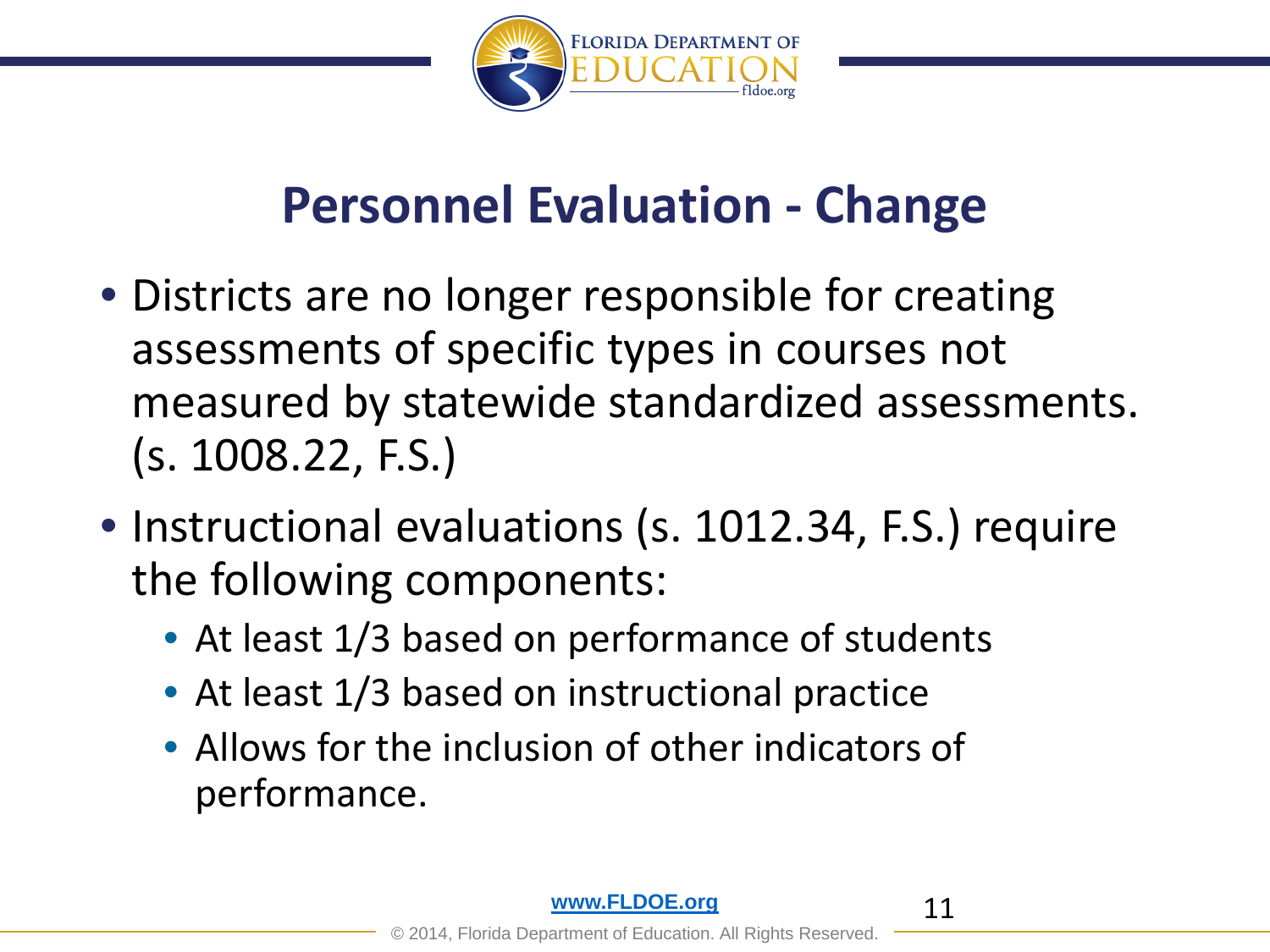

- Administrative evaluations (s. 1012.34, F.S.) require the following components:
	- At least 1/3 based on performance of students
	- At least 1/3 based on instructional leadership
	- Allows for the inclusion of other indicators of performance.
- Districts may determine the combination of data included in the performance of students component based on the teacher's teaching assignment. (s. 1012.34, F.S.)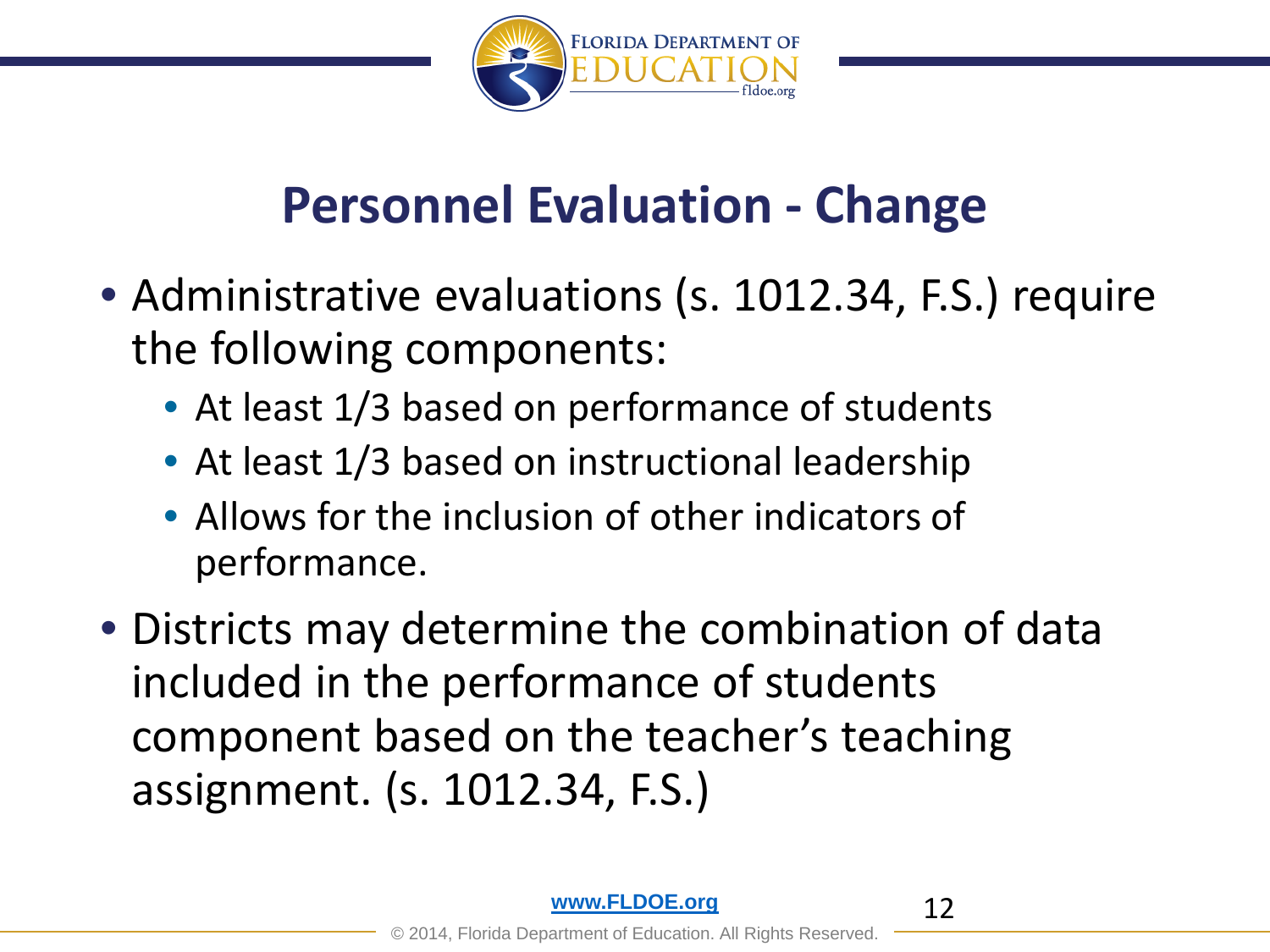

- For courses not assessed by the state and courses with statewide assessments without a state-adopted growth model, districts have the flexibility to use all, some or none of the results of statewide assessments in the performance of students component. (s. 1012.34, F.S.)
- Instructional personnel and administrative personnel who have been evaluated as less than effective must participate in professional development programs as part of the improvement prescription, as required by the district school board. (s. 1012.98, F.S.)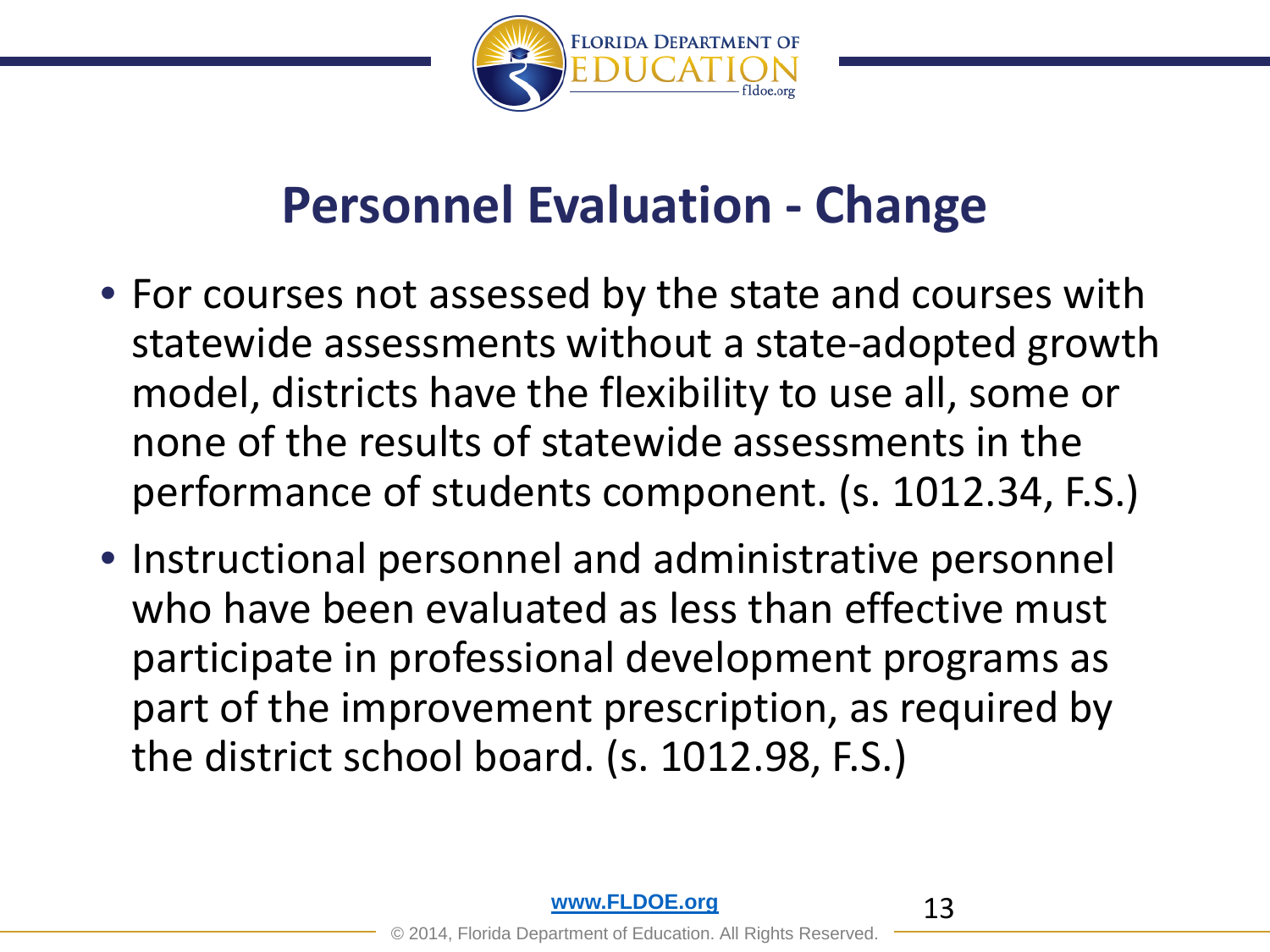

- Data from the 2014-15- Florida Standards Assessment may not be used in teacher and principal evaluations until the validity study described in HB 7069 is completed. The bill requires the study to be completed by September 1, 2015.
- The bill removes the requirement for the State Board to adopt student performance levels that result in an unsatisfactory evaluation rating and a highly effective rating.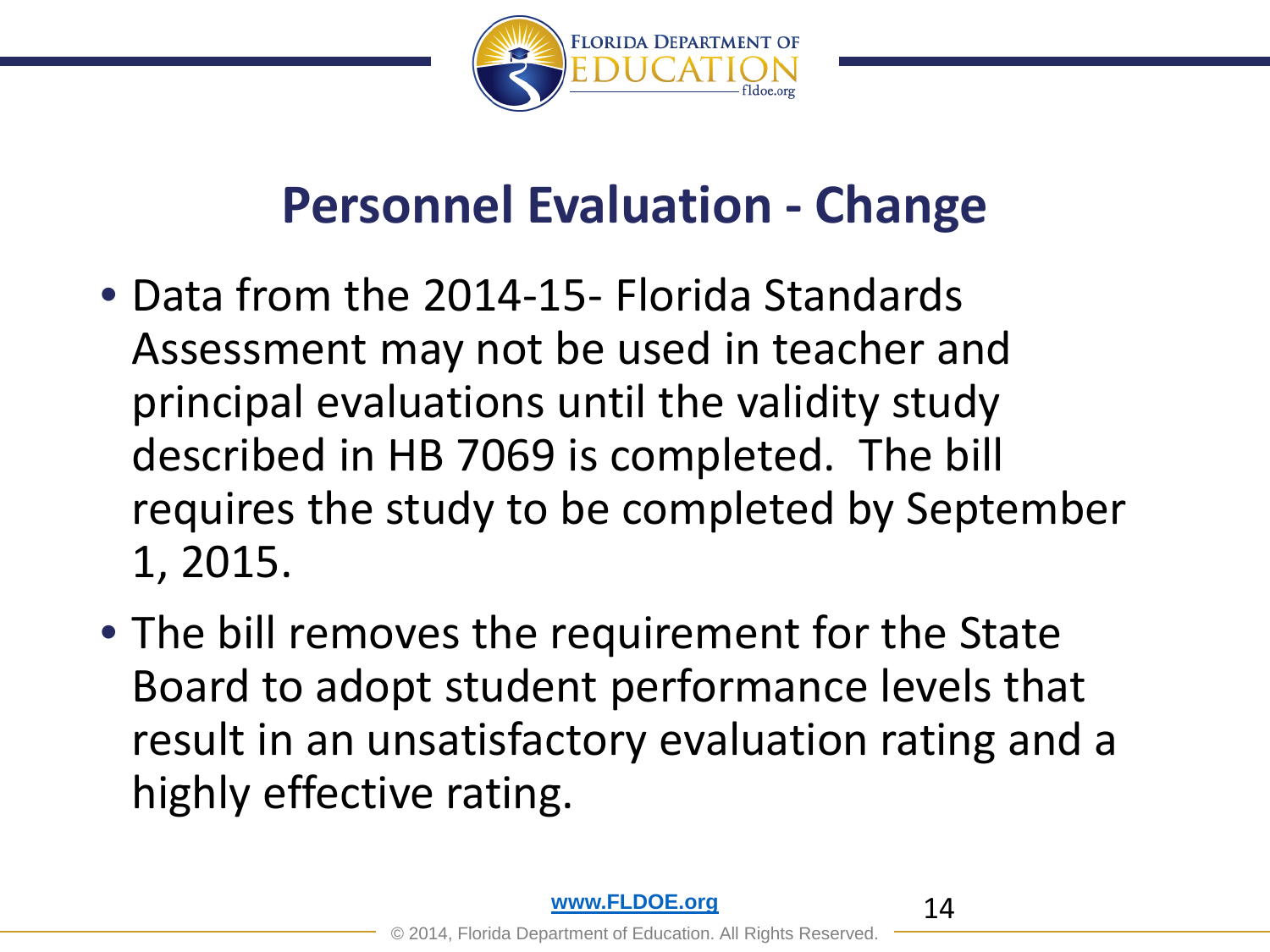

#### **Also Note**

- Beginning in 2015-16 the district must also use performance standards adopted into State Board Rule for these courses. (s. 1012.34, F.S.)
- August 1, 2015, is the deadline for rule adoption, in response to HB 7069. (s. 1012.34, F.S.)
- The Commissioner may select additional formulas to measure student performance for the remainder of the statewide standardized assessments in s. 1008.22, F.S.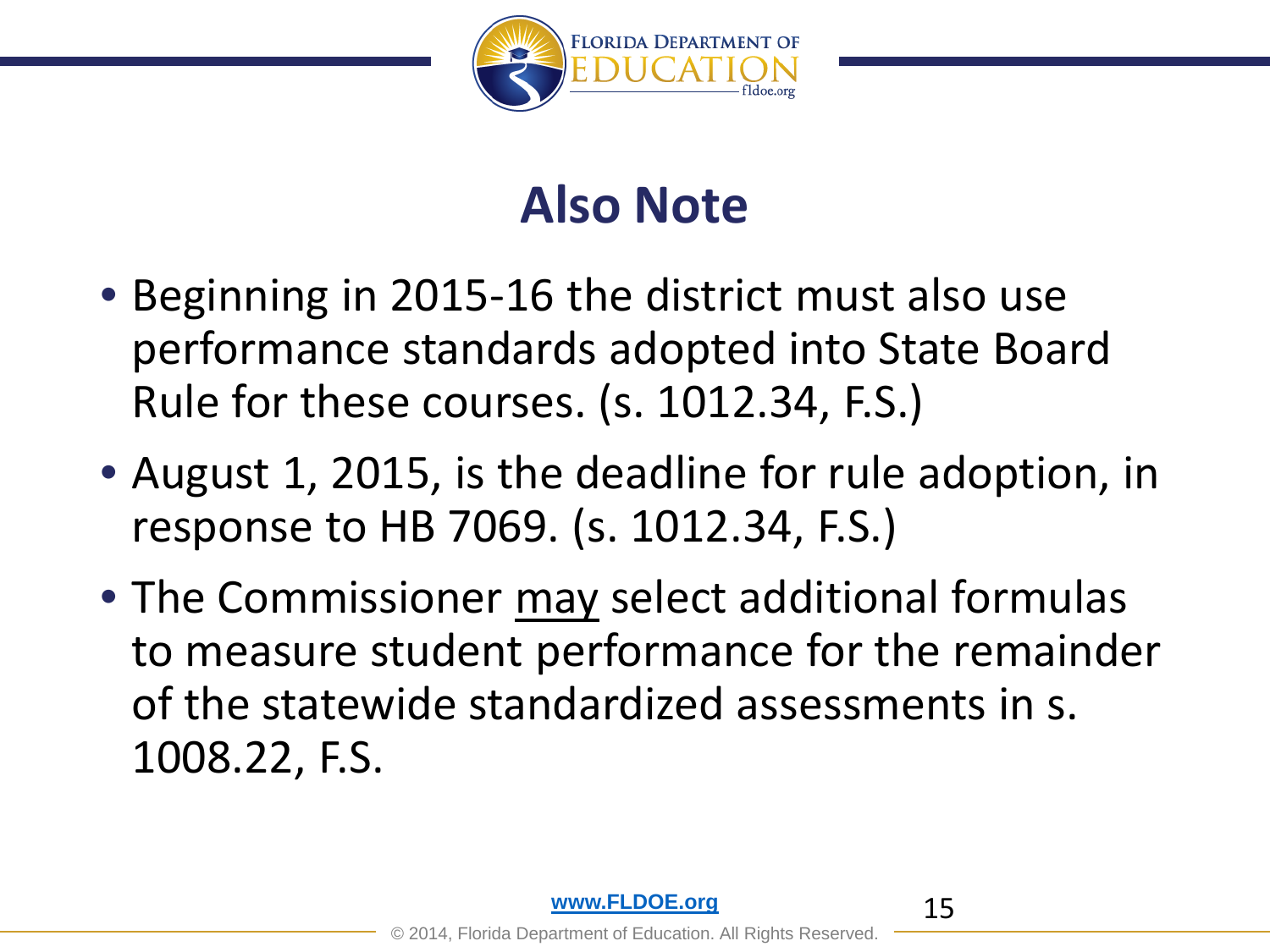

# **Our Opportunity**

- To reposition teacher evaluation as a part of a professional growth system for educators
- To reclaim the powerful potential of VAM to support leaders in making data-driven decisions that support student learning and educator growth

16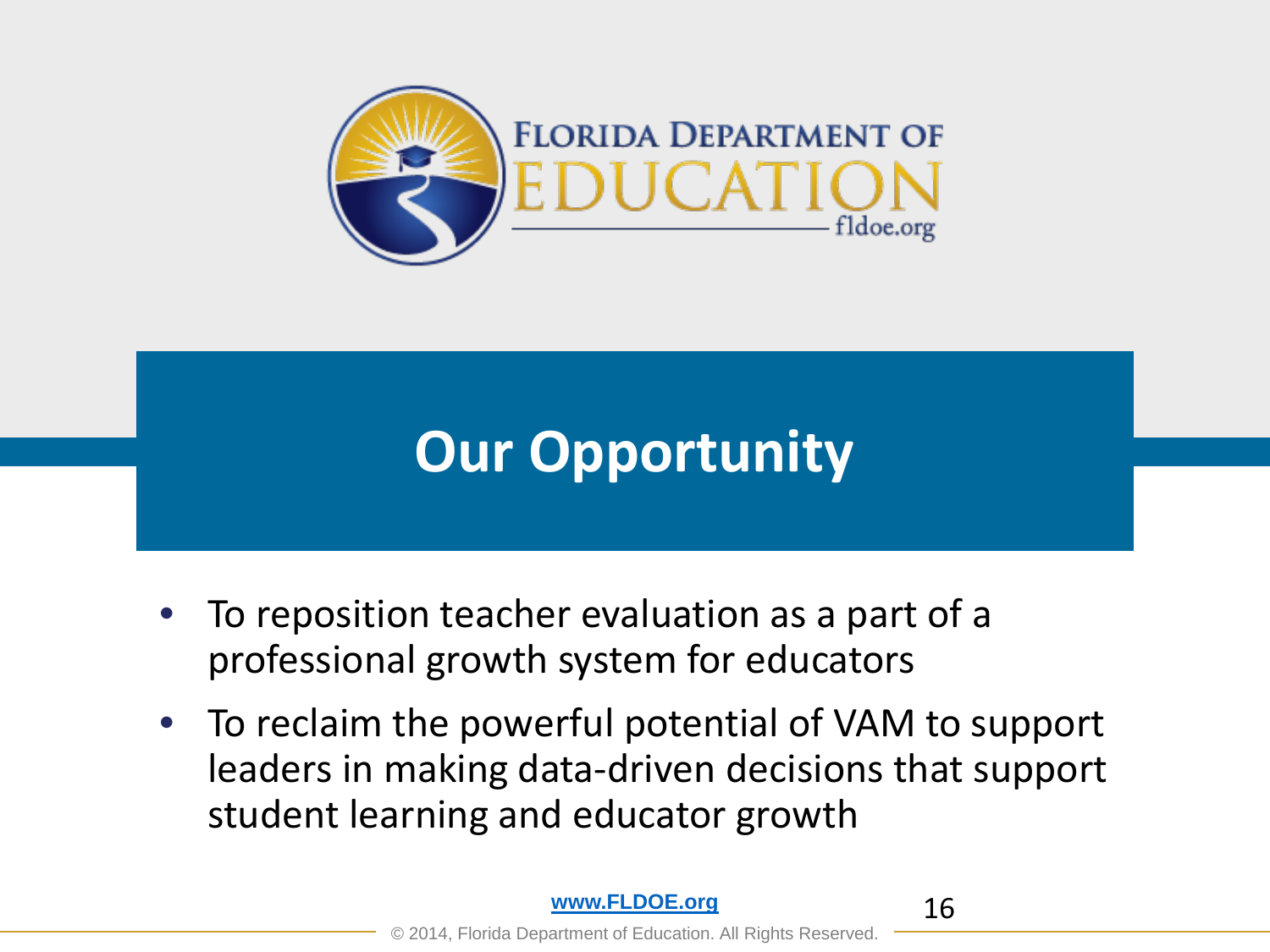

|                    | <b>Highly Effective</b> |             | <b>Effective</b>      |               | <b>Needs Improvement</b> |             | <b>Unsatisfactory</b> |             |                 |
|--------------------|-------------------------|-------------|-----------------------|---------------|--------------------------|-------------|-----------------------|-------------|-----------------|
|                    | <b>VAM</b>              | Performance | <b>VAM</b>            | Performance   | <b>VAM</b>               | Performance | <b>VAM</b>            | Performance | Number of       |
| School Grade       | <b>Classification</b>   | Rating      | <b>Classification</b> | <b>Rating</b> | <b>Classification</b>    | Rating*     | <b>Classification</b> | Rating      | <b>Teachers</b> |
| A                  | 22.0%                   | 54.6%       | 58.4%                 | 44.2%         | 10.8%                    | 1.1%        | 8.8%                  | $0.1\%$     | 22,207          |
| B                  | 13.8%                   | 39.7%       | 60.2%                 | 58.1%         | 14.0%                    | 2.0%        | 12.0%                 | 0.3%        | 11,831          |
|                    | 11.2%                   | 31.7%       | 57.4%                 | 64.7%         | 15.8%                    | 3.0%        | 15.6%                 | 0.5%        | 17,157          |
| D                  | 7.4%                    | 27.6%       | 53.1%                 | 66.6%         | 18.9%                    | 5.0%        | 20.6%                 | 0.7%        | 6,530           |
|                    | 5.7%                    | 19.1%       | 50.5%                 | 75.3%         | 20.6%                    | 4.8%        | 23.3%                 | 0.8%        | 2,632           |
| <b>Unavailable</b> | 5.0%                    | 35.0%       | 65.8%                 | 60.3%         | 16.7%                    | 4.3%        | 12.5%                 | 0.5%        | 2,638           |
| Overall            | 14.6%                   | 40.5%       | 57.9%                 | 56.7%         | 14.3%                    | 2.5%        | 13.2%                 | 0.4%        | 62,995          |

\* Teachers who received a performance rating of 3 Years - Developing are included with Needs Improvement.

**[www.FLDOE.org](http://www.fldoe.org/)**

17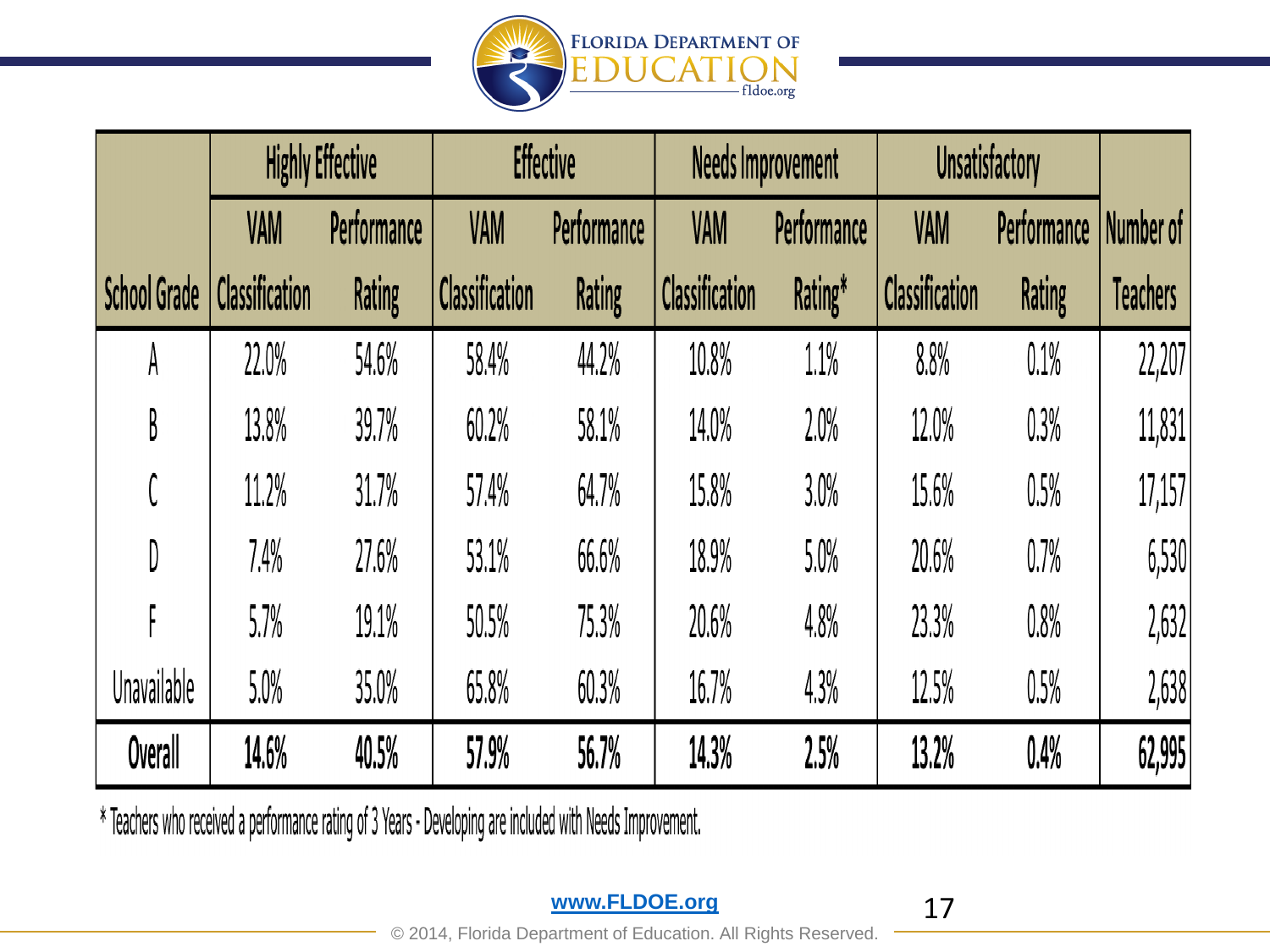

### **Educator Retention Updates**

### **Jason Graham, Program Director Sangeetha Wollet, Program Specialist Alvin Davis, Program Specialist**

**[www.FLDOE.org](http://www.fldoe.org/)**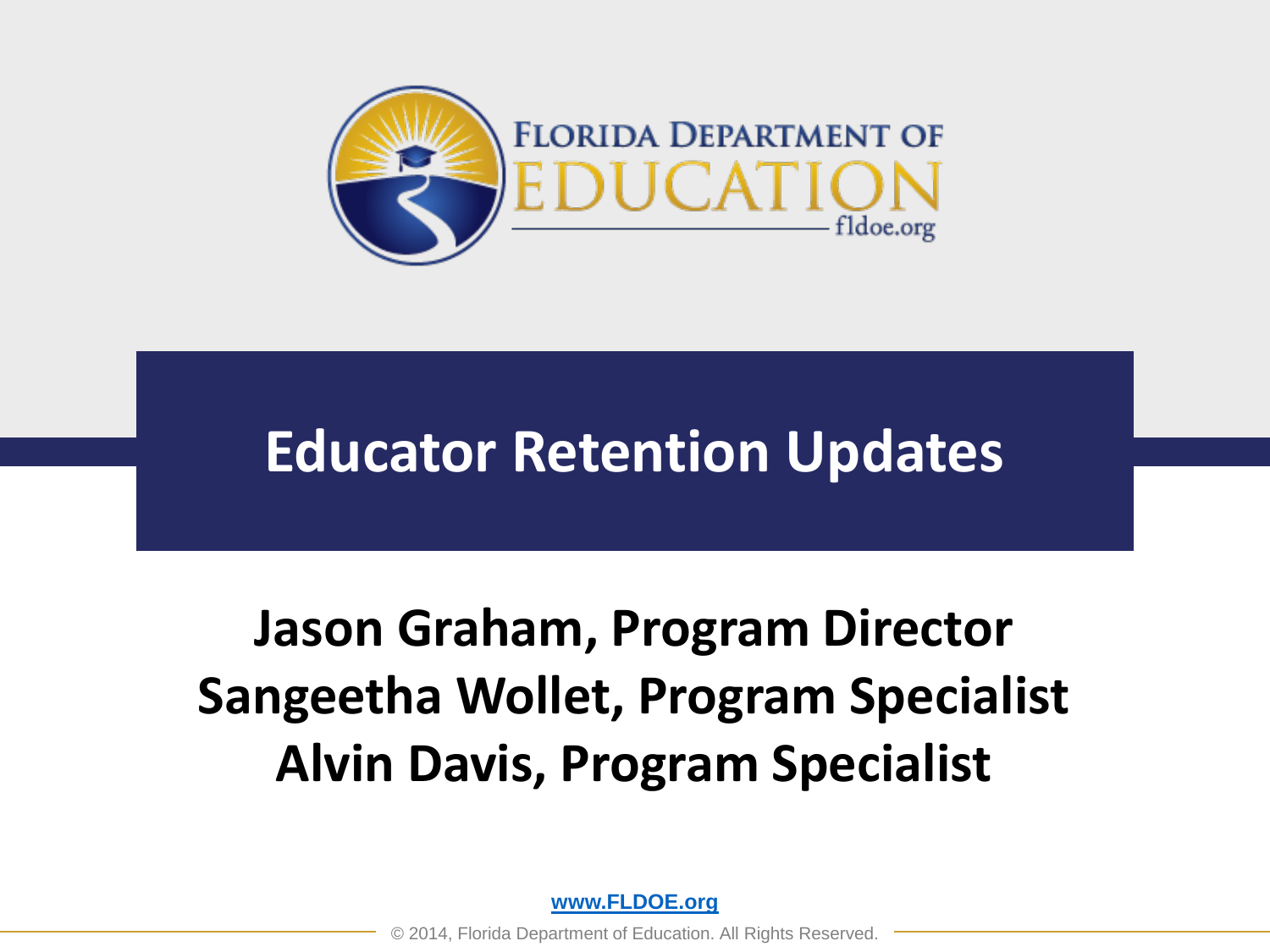

#### **Understanding the Value Added Model**

**[www.FLDOE.org](http://www.fldoe.org/)**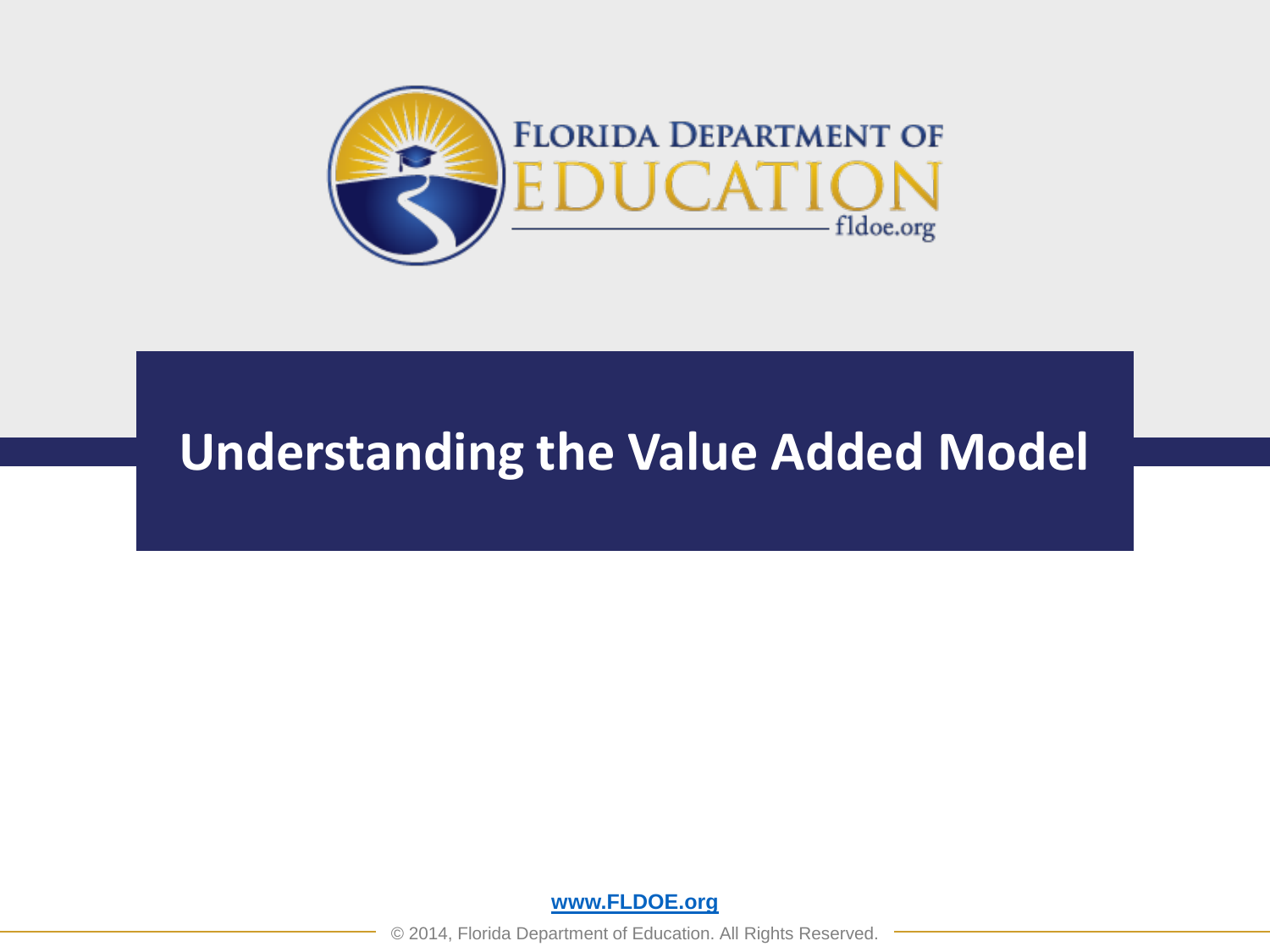

#### **Understanding the Value Added Model**

- 1. What did you like about the video?
- 2. What could we improve?
- 3. How do we get this in the hands of teachers?
- **[www.FLDOE.org](http://www.fldoe.org/)** 4. What video would you create next?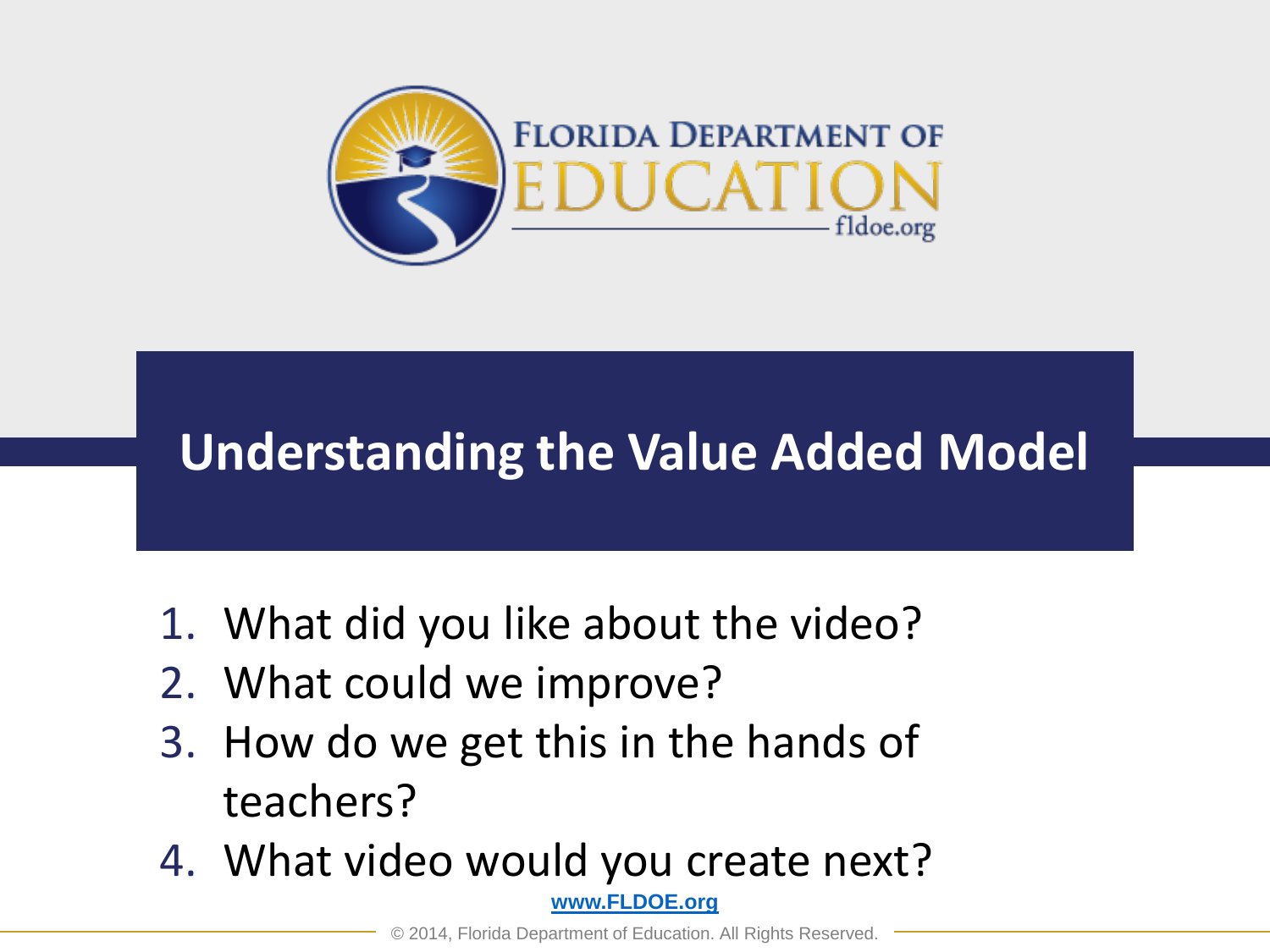

#### **Clinical Education Program Redesign**

- Vision Aspiring teachers are supervised and supported by teachers with the knowledge and skills required to improve teaching and learning.
- Purpose of the redesign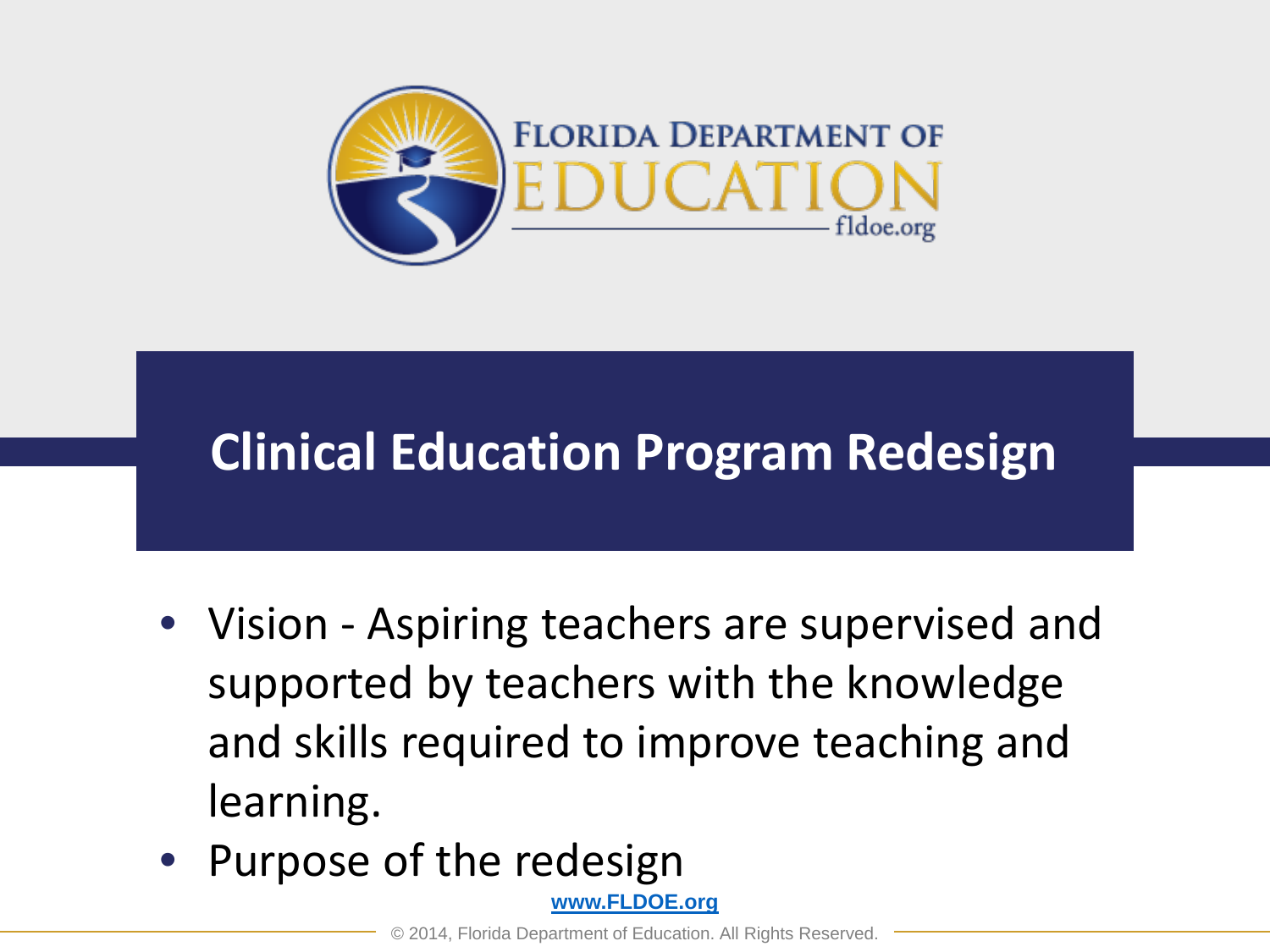

# **Timeline of Activities**

- April Selection of redesign team
- April 27-28 Teach For America learning walk in Duval County
- May 13-14 The New Teacher Project (TNTP) learning walk in Pinellas County
- June 17-19 Initial convening to begin work
- September Program deliverables due
- October Follow-up convening to train state trainers
- January Roll out redesigned Clinical Educator Program

#### **[www.FLDOE.org](http://www.fldoe.org/)**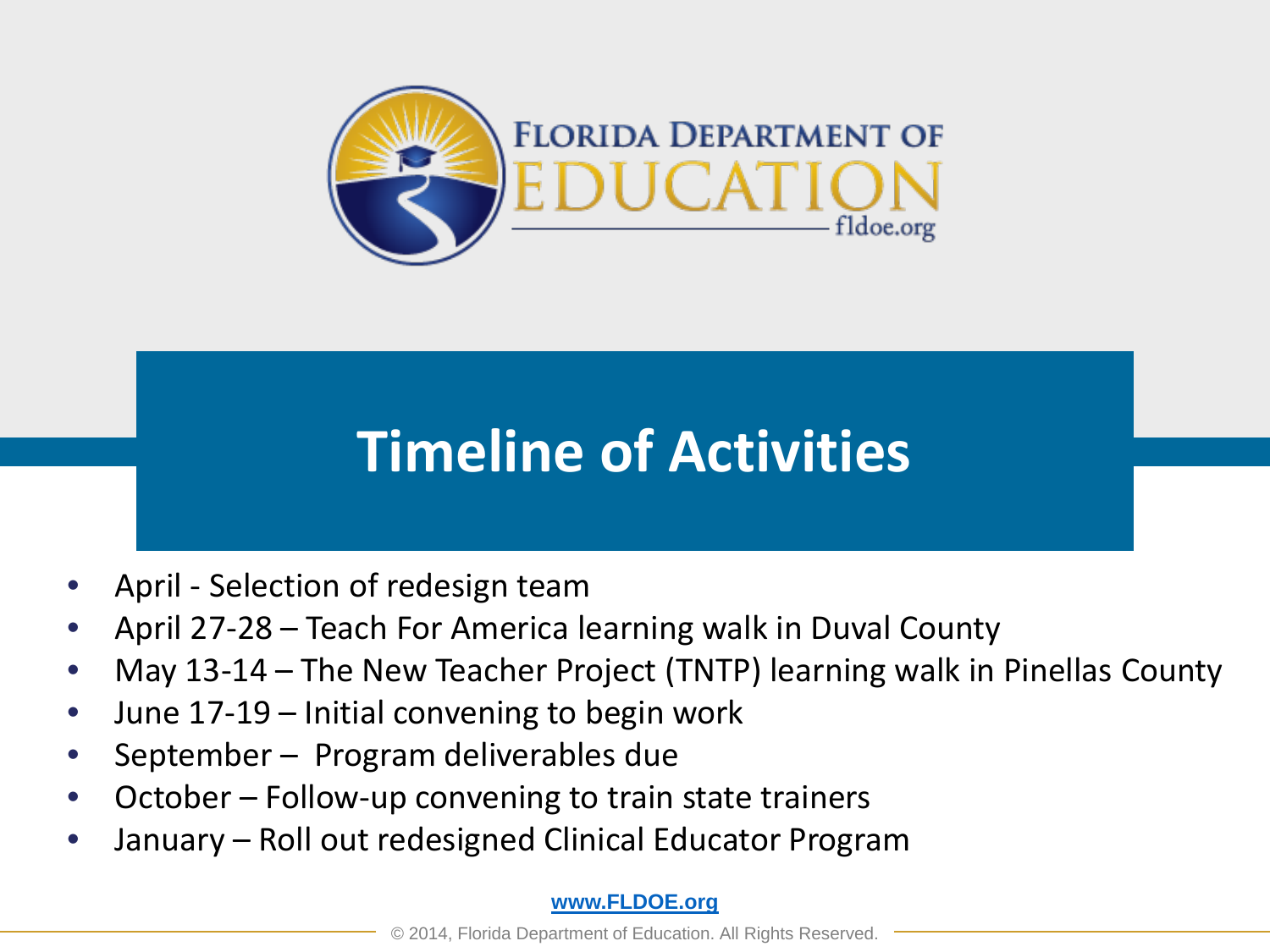

#### **Clinical Education Program Redesign**

- Opportunities to contribute
- **[www.FLDOE.org](http://www.fldoe.org/)** • What skills and/or experiences do supervising teachers in your district need in order to support aspiring teachers during their internship or field experiences?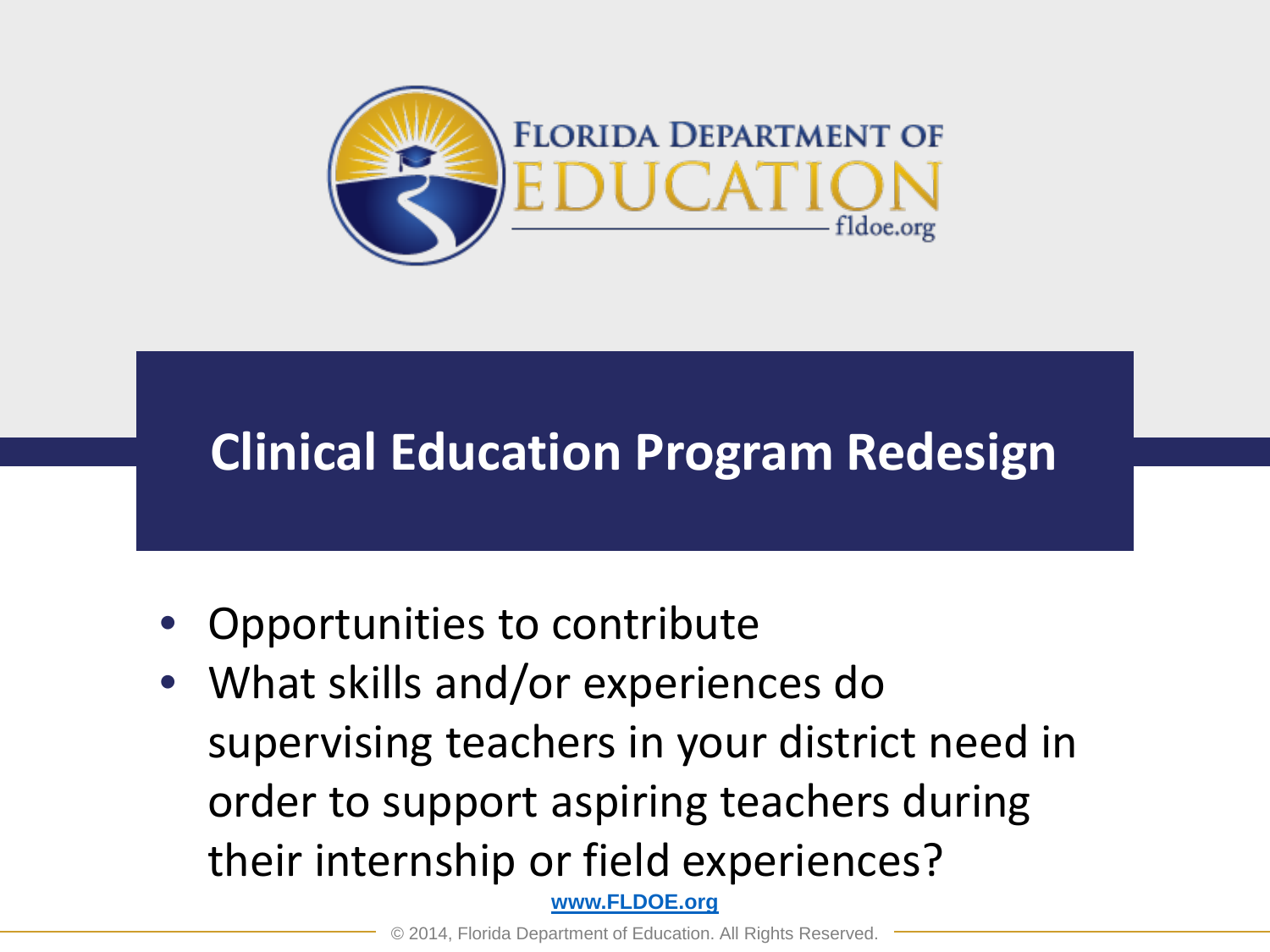

#### **Commissioner's Leadership Academy**

• Vision - Principals and principal supervisors have the instructional leadership skills required to improve teaching and learning.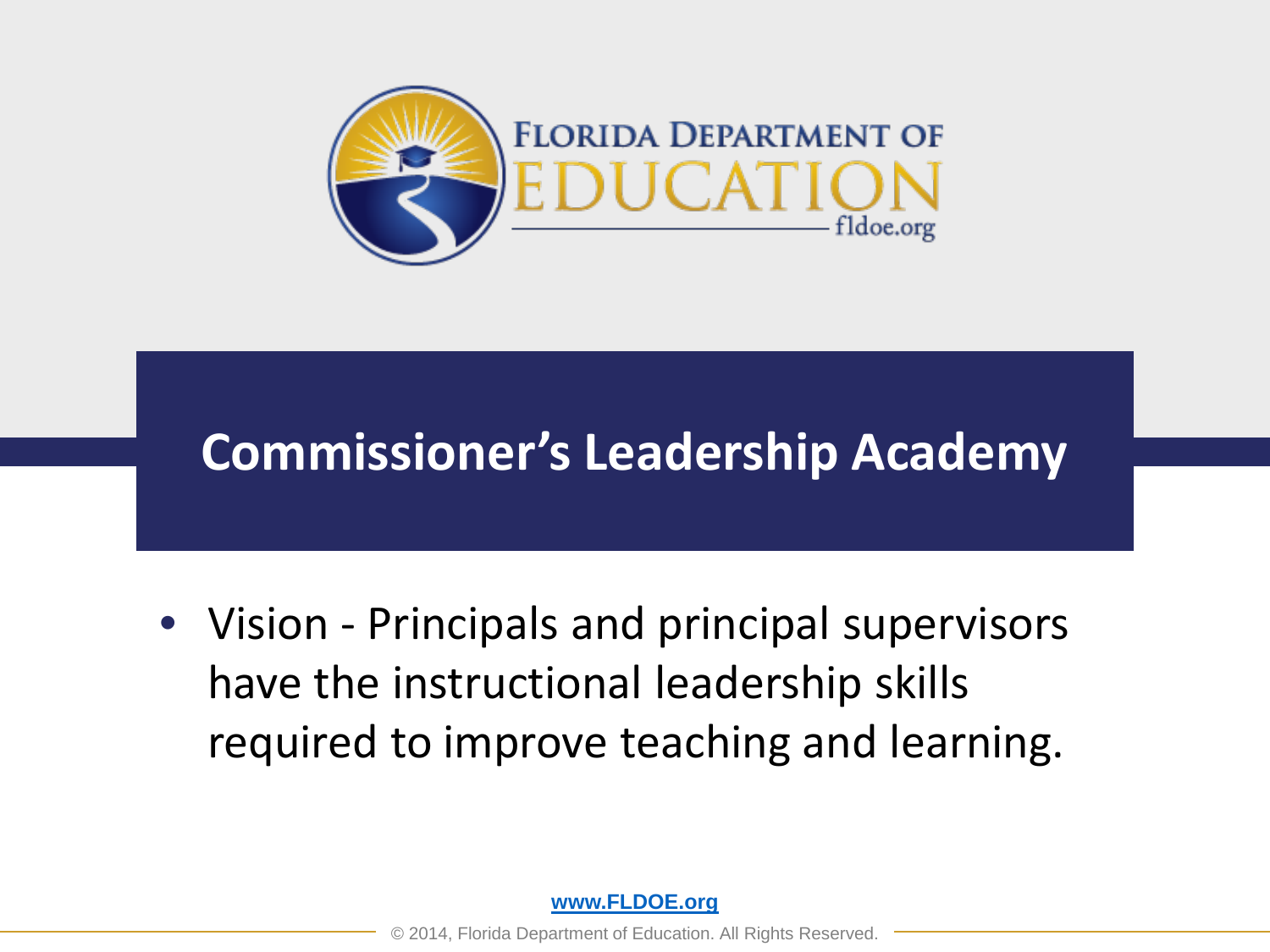

#### **Commissioner's Leadership Academy**

- **Overview**
- 2015-2016 Application Process

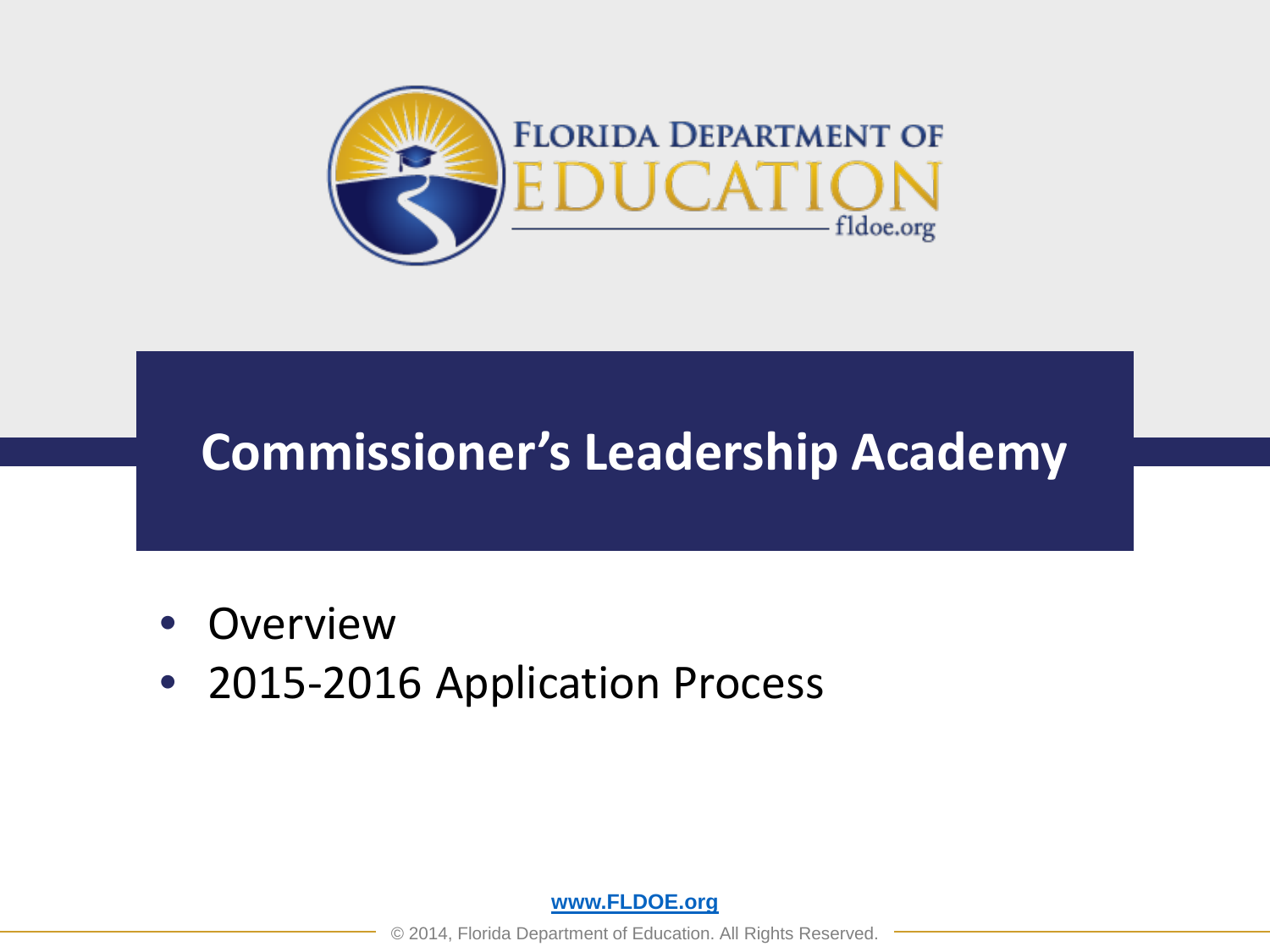

#### **Commissioner's Leadership Academy**

• How do we leverage the skills our CLA participants are developing to improve teaching and learning at the school, district and/or state level?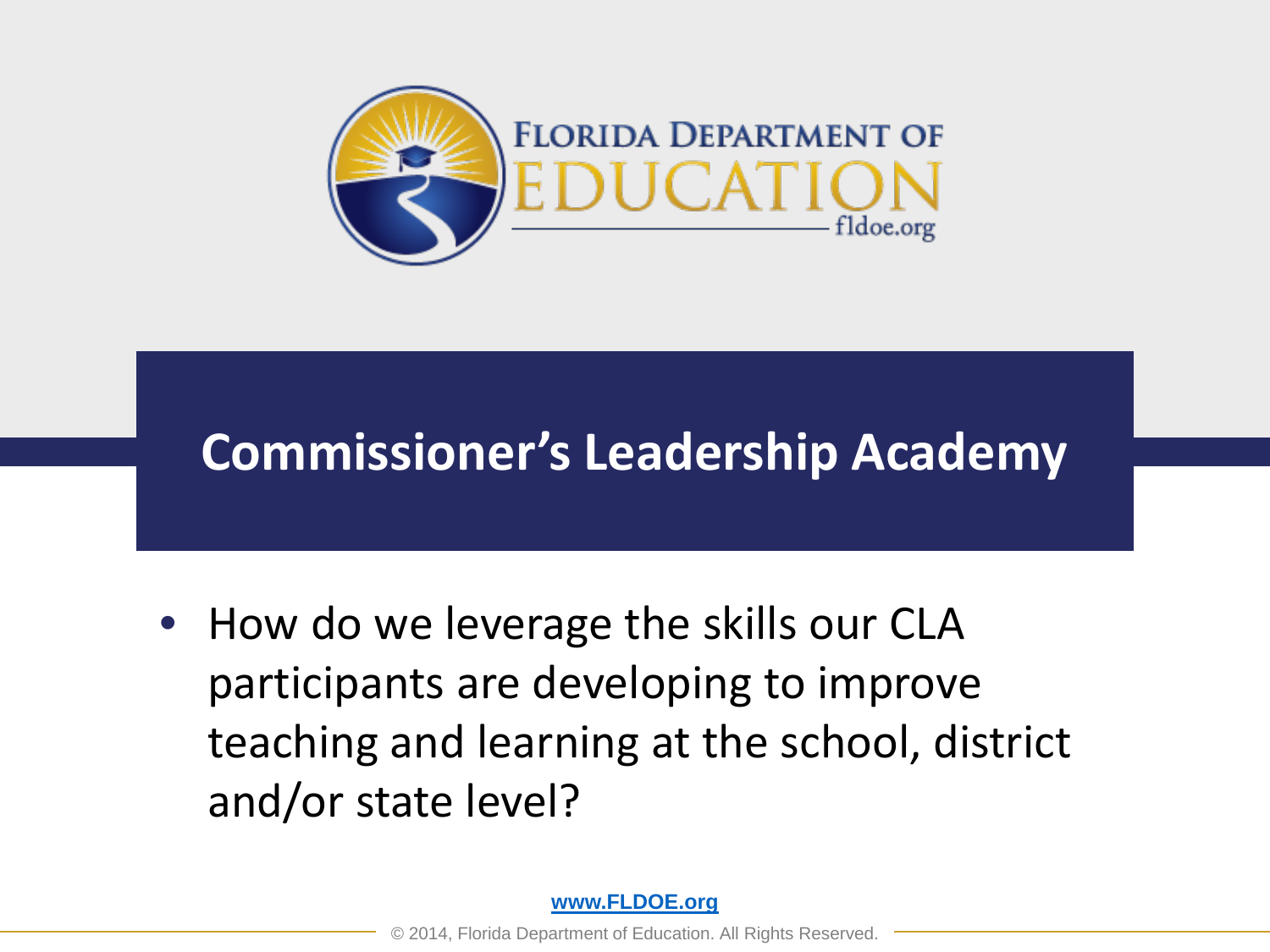

#### **Florida School Leaders Site Redesign**

- Vision Florida's school- and district-based leaders use www.FloridaSchoolLeaders.org as an accessible and trusted resource
- Opportunities for input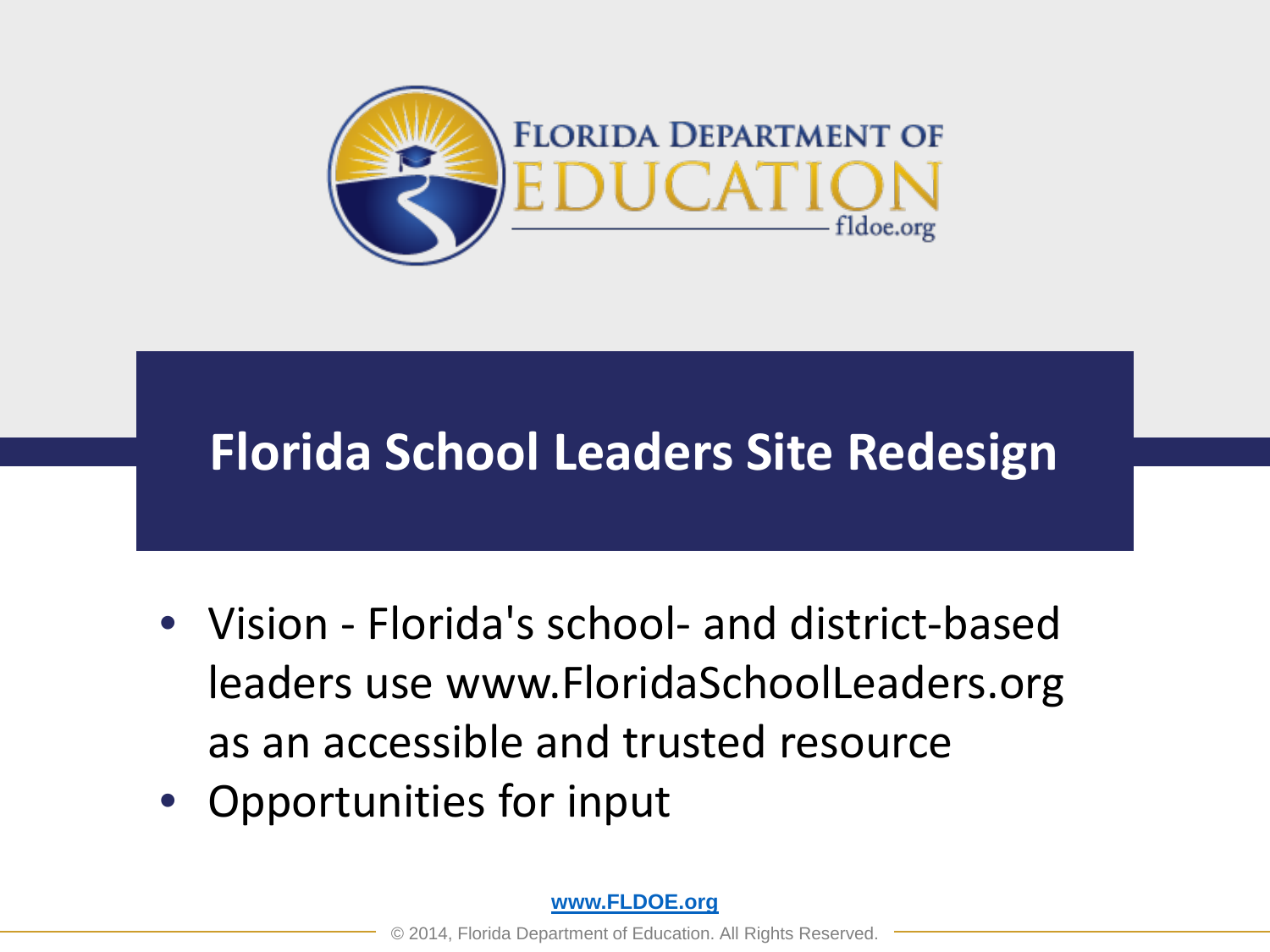

#### **Questions**

**[www.FLDOE.org](http://www.fldoe.org/)**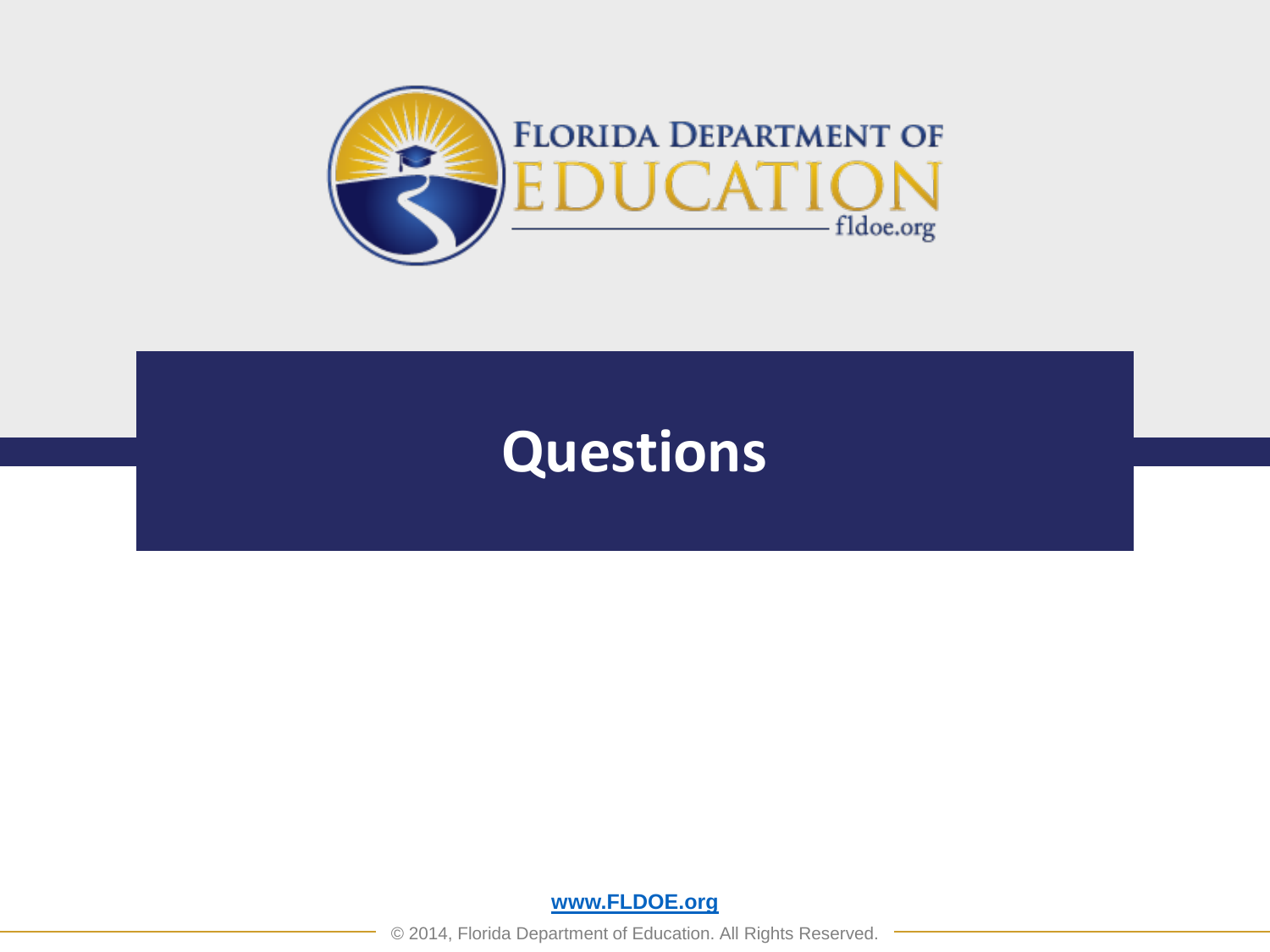

### **Contact Information**

• Eileen McDaniel, Bureau Chief

| • Eileen.McDaniel@fldoe.org                   | 850-245-0562 |  |  |  |  |  |  |
|-----------------------------------------------|--------------|--|--|--|--|--|--|
| • Jason Graham, Retention/PD Program Director |              |  |  |  |  |  |  |
| • Jason.Graham@fldoe.org                      | 850-245-0546 |  |  |  |  |  |  |
| • Sangeetha Wollet, Program Specialist        |              |  |  |  |  |  |  |
| • Sangeetha Wollet@fldoe.org                  | 850-245-0559 |  |  |  |  |  |  |
| • Denise Scheidler, Program Specialist        |              |  |  |  |  |  |  |
| • Denise.Scheidler@fldoe.org                  | 850-245-0545 |  |  |  |  |  |  |
| • Alvin Davis, Program Specialist             |              |  |  |  |  |  |  |
| • Alvin.Davis@fldoe.org                       | 850-245-7804 |  |  |  |  |  |  |
| • Kelly Oglesby, Program Specialist           |              |  |  |  |  |  |  |
| • Kelly.Oglesby@fldoe.org                     | 850-245-0558 |  |  |  |  |  |  |
| • Lorenca Claxton, Staff Assistant            |              |  |  |  |  |  |  |
| Lorenca.Claxton@fldoe.org                     | 850-245-5029 |  |  |  |  |  |  |